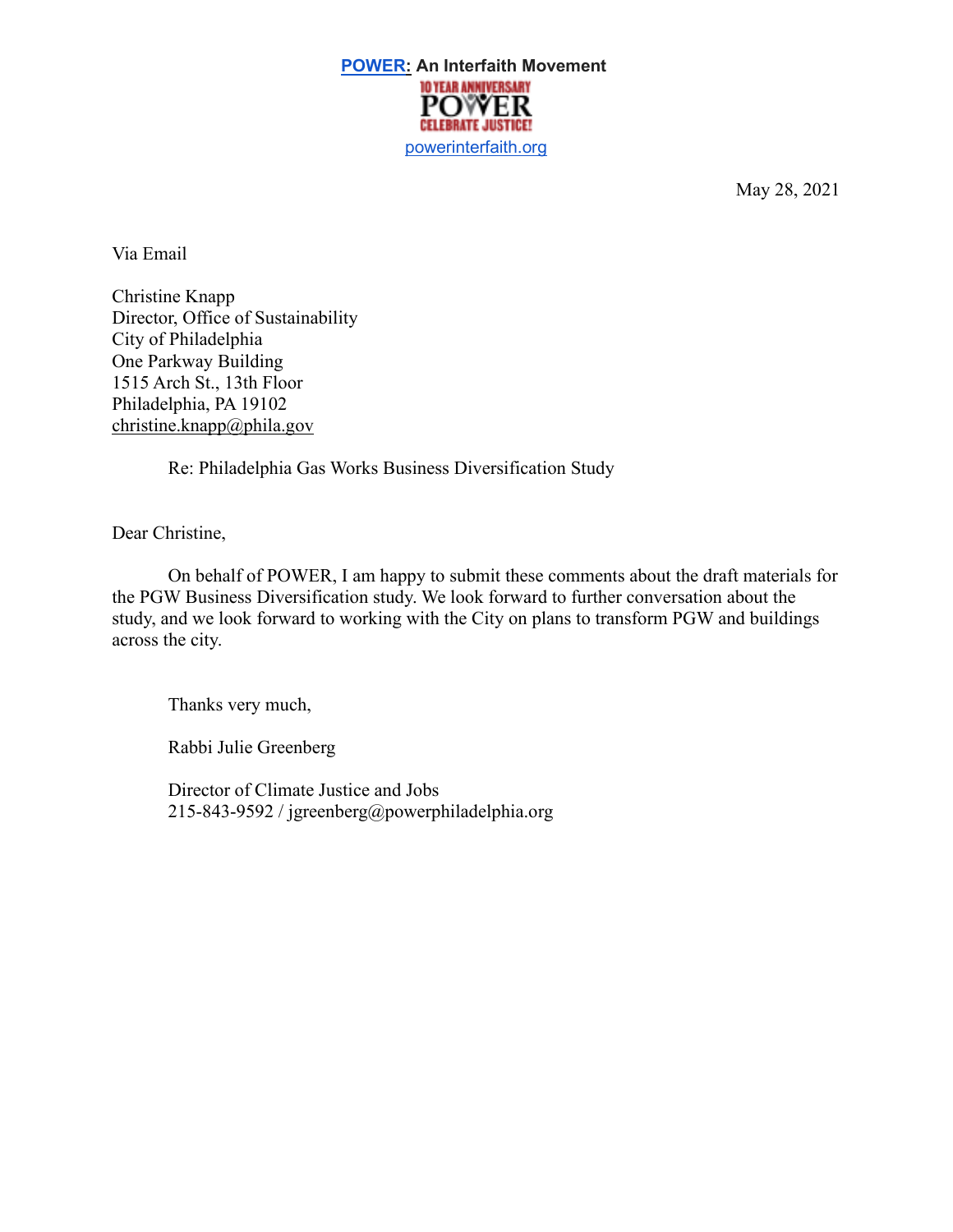# **COMMENTS ON THE DRAFT MATERIALS FOR THE PGW BUSINESS DIVERSIFICATION STUDY**

POWER Interfaith

May 28, 2021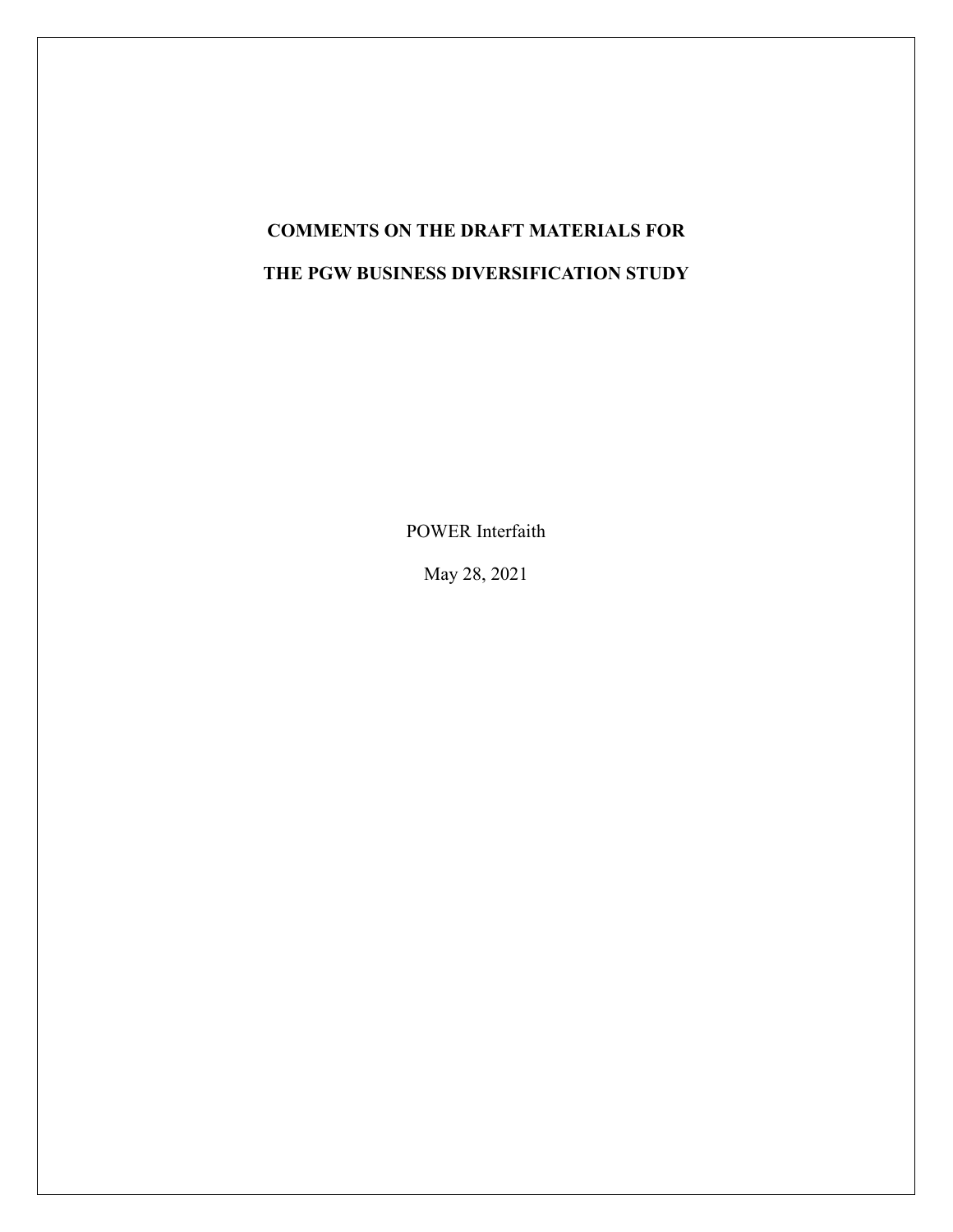| 1. | The City Promised to Provide a Full Draft of the Business Diversification Study<br>for Public Comment, But Has Provided Only a Set of PowerPoint Slides   |  |
|----|-----------------------------------------------------------------------------------------------------------------------------------------------------------|--|
| 2. | The Draft Materials Fail to Provide Information on Energy Efficiency, Repair, and                                                                         |  |
| 3. | The Draft Materials Unreasonably Assume that PGW's Infrastructure Cannot Be<br>Reduced in Size, Inflating Cost Projections and Systematically Skewing the |  |
| 4. | Decarbonizing PGW Must Include Exiting All Fossil Fuel Business Lines,<br>Including Those Involving Gas Transportation, Liquefied Natural Gas, and        |  |
| 5. | The Business Diversification Study Must Evaluate How to Advance the Four<br>Critical Values of Affordability, Decarbonization, Fair Labor, and Health and |  |
|    |                                                                                                                                                           |  |
| 1. |                                                                                                                                                           |  |
| 2. |                                                                                                                                                           |  |
| 3. |                                                                                                                                                           |  |
|    |                                                                                                                                                           |  |
| 1. |                                                                                                                                                           |  |
| 2. |                                                                                                                                                           |  |
|    |                                                                                                                                                           |  |
| 1. |                                                                                                                                                           |  |
| 2. |                                                                                                                                                           |  |
|    | E. Hybrid of Electrification, Decarbonized Gas, and Networked Geothermal Scenario26                                                                       |  |
|    |                                                                                                                                                           |  |
|    |                                                                                                                                                           |  |
|    |                                                                                                                                                           |  |
|    |                                                                                                                                                           |  |
|    | V. Further Public Participation is Essential to the Just Transition of PGW30                                                                              |  |
|    | A. The City Must Provide a Full Draft of the Study for Public Comment30                                                                                   |  |

## **TABLE OF CONTENTS**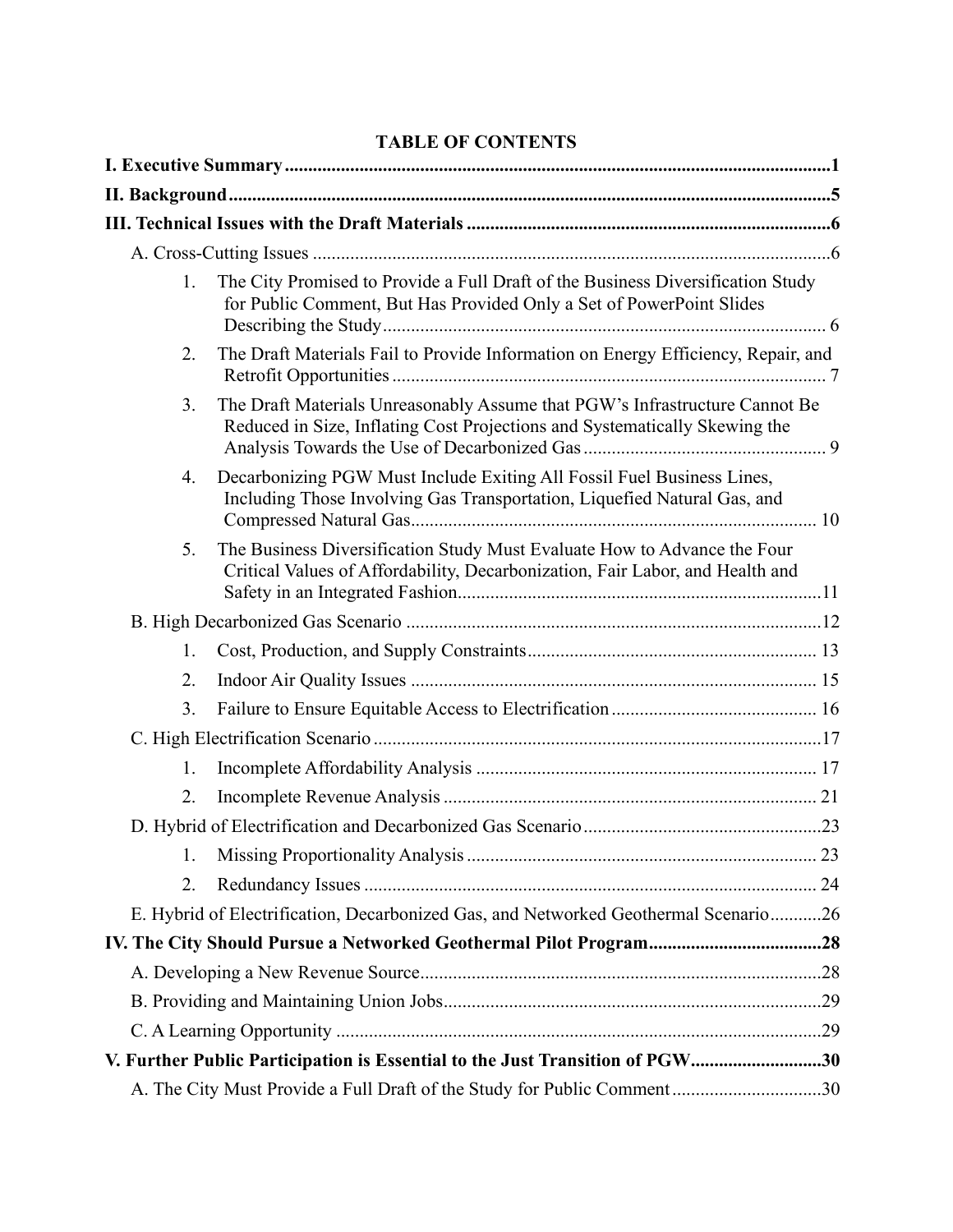| B. The City Must Hold Hearings to Determine Changes to PGW's Business Model in Light of |  |
|-----------------------------------------------------------------------------------------|--|
|                                                                                         |  |
| VI. The City Should Order PGW to Stop Working Behind the Scenes to Preempt the City     |  |
|                                                                                         |  |
|                                                                                         |  |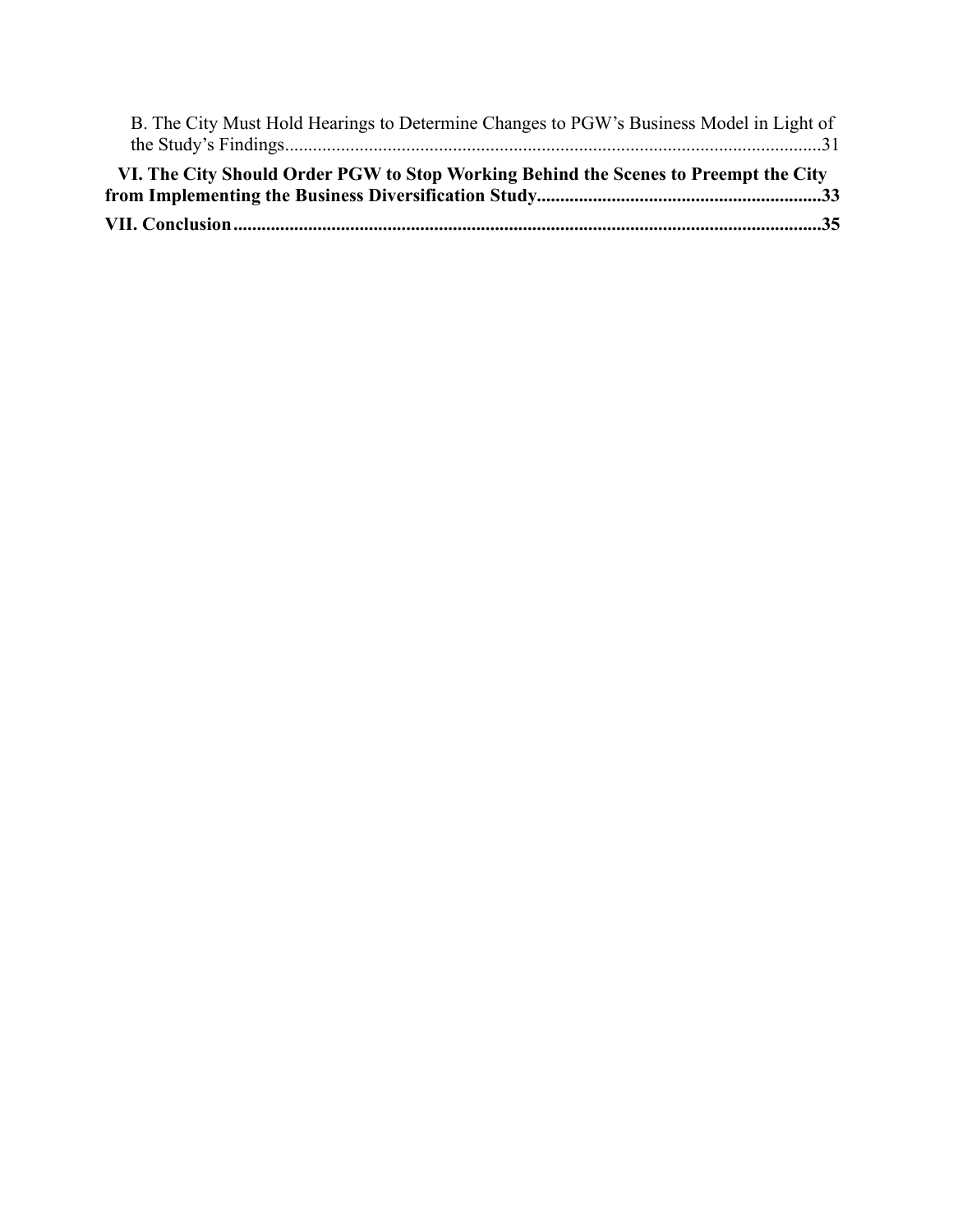#### <span id="page-4-0"></span>**I. Executive Summary**

POWER Interfaith ("POWER") appreciates the opportunity to provide these written comments ("Comments") on the draft materials ("Draft Materials") shared on April 30, 2021 by the City of Philadelphia (the "City") in connection with the City's Business Diversification Study for Philadelphia Gas Works ("PGW").<sup>[1](#page-4-1)</sup> These Comments complement and expand on testimony offered by POWER members at the Town Hall meeting about the Business Diversification Study convened by the Philadelphia Gas Commission on May 11, [2](#page-4-2)021.<sup>2</sup>

The purpose of these Comments is to provide feedback on the Draft Materials and to support the City in accomplishing a just transition for PGW to a fully decarbonized business model. These Comments first address cross-cutting issues. To start, while the City promised to provide a full draft of the Business Diversification Study for public comment, $3$  the Draft Materials provided by the City comprise only a set of PowerPoint slides describing the study. In order to provide the public with a meaningful opportunity for participation, the City must hold a hearing on a full draft of the Business Diversification Study at which the public can submit comments on the draft. Next, the Draft Materials fail to provide specific information on opportunities for savings on energy and bills from energy efficiency, repairs and retrofits. It is also unclear the extent to which cost projections factor in such energy efficiency opportunities, which the full draft study must clarify, and if such opportunities are not factored in, to incorporate them.

<span id="page-4-1"></span><sup>1</sup> City of Philadelphia, *Draft Materials and Town Hall Transcript for PGW Business Diversification Study Now Available*, City of Philadelphia (Apr. 30, 2021)[, https://perma.cc/DE4B-E7M9;](https://perma.cc/DE4B-E7M9) City of Philadelphia, *Draft Materials* (Apr. 2021)[, https://perma.cc/TA8Y-6SYN.](https://perma.cc/TA8Y-6SYN)

<span id="page-4-2"></span> $2$  Virtual Town Hall Tr. (May 11, 2021) ("May 11 Tr."),

[https://www.phila.gov/media/20210520113906/VirtualTownHall\\_PDFTran-5-11-21.pdf.](https://www.phila.gov/media/20210520113906/VirtualTownHall_PDFTran-5-11-21.pdf)

<span id="page-4-3"></span><sup>3</sup> City of Philadelphia, *PGW Business Diversification Study Kicks Off* (Sept. 2, 2020), [https://perma.cc/3HXV-](https://perma.cc/3HXV-WRRZ)[WRRZ.](https://perma.cc/3HXV-WRRZ)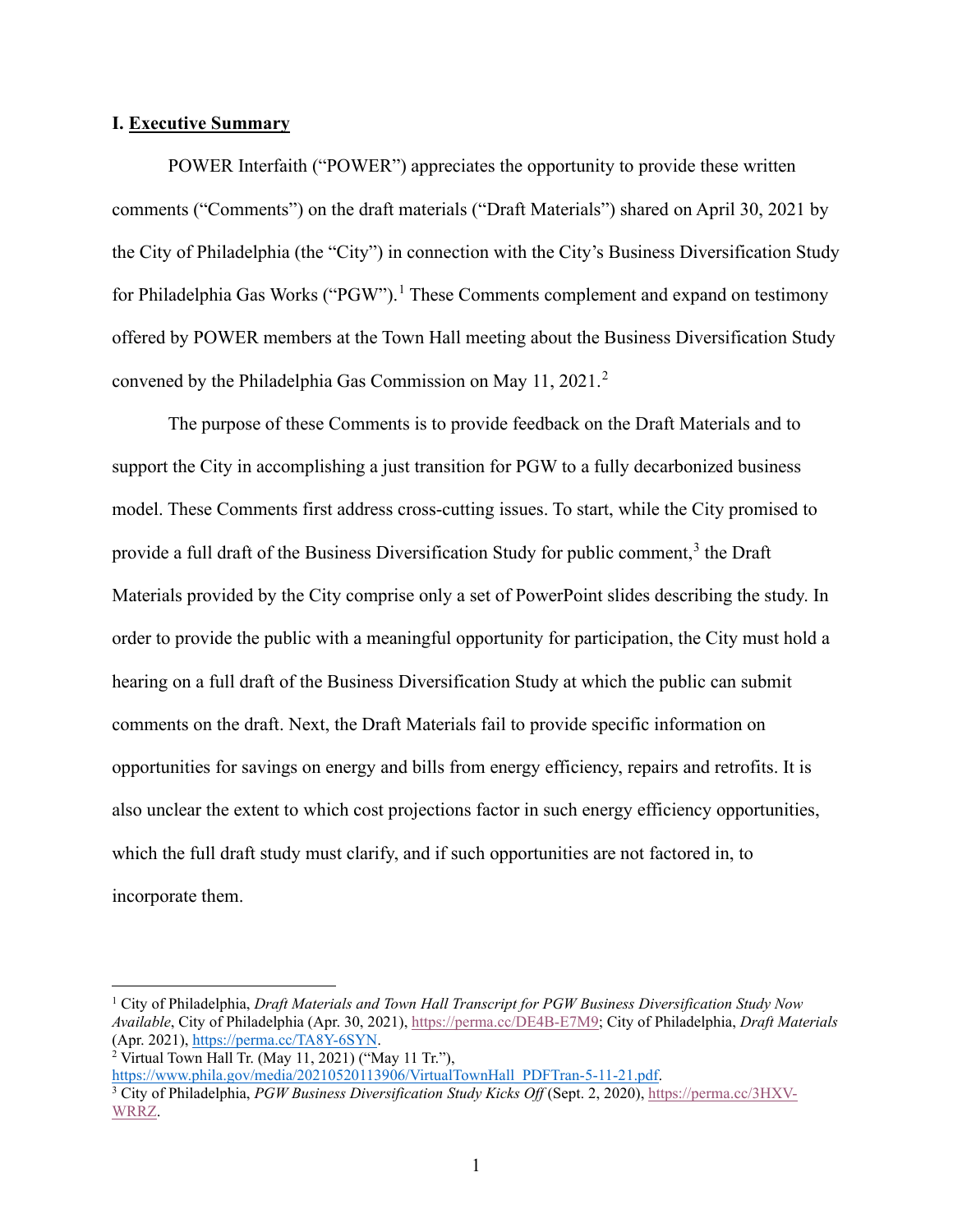Another cross-cutting issue is that the Draft Materials assume, under all decarbonization scenarios, that PGW maintains its entire gas distribution network at its current size, even under a high electrification scenario in which almost all residents are not using it. Keeping the full gas network in place regardless of use would impose a very high cost burden on ratepayers, but the Draft Materials do not explain why portions of the gas network cannot be strategically decommissioned as they become unnecessary. Such a strategic decommissioning process would greatly alleviate the cost burden on Philadelphians and would reduce the revenue needs of PGW substantially, opening up more flexibility for new business models. The full draft study needs to drop the unreasonable assumption that under all decarbonization scenarios the gas network must stay the same size, and model the possibilities that open up as a result.

Additionally, the Draft Materials appear to assume that under all decarbonization scenarios, the City remains in the fossil fuel business through 2050, through PGW selling liquefied natural gas and compressed natural gas to regional customers even after it stops distributing natural gas in the City. This is completely unacceptable, and it would be a moral scandal for the City to still be involved in the fossil fuel business in 2050. The Business Diversification Study needs to make it expressly clear that PGW will fully exit all fossil fuel business lines, and model pathways for doing so.

Furthermore, the Business Diversification Study must analyze options to advance the four critical values of (1) affordability, (2) decarbonization, (3) fair labor, and (4) health and safety in an integrated fashion, and not simply pose false choices between them. POWER sees community-informed solutions that integrate these four goals as a necessary response to the disastrous juncture of climate crisis and extreme inequality in our city. A cross-cutting problem in all the decarbonization scenarios in the Draft Materials is a failure to model potential public

2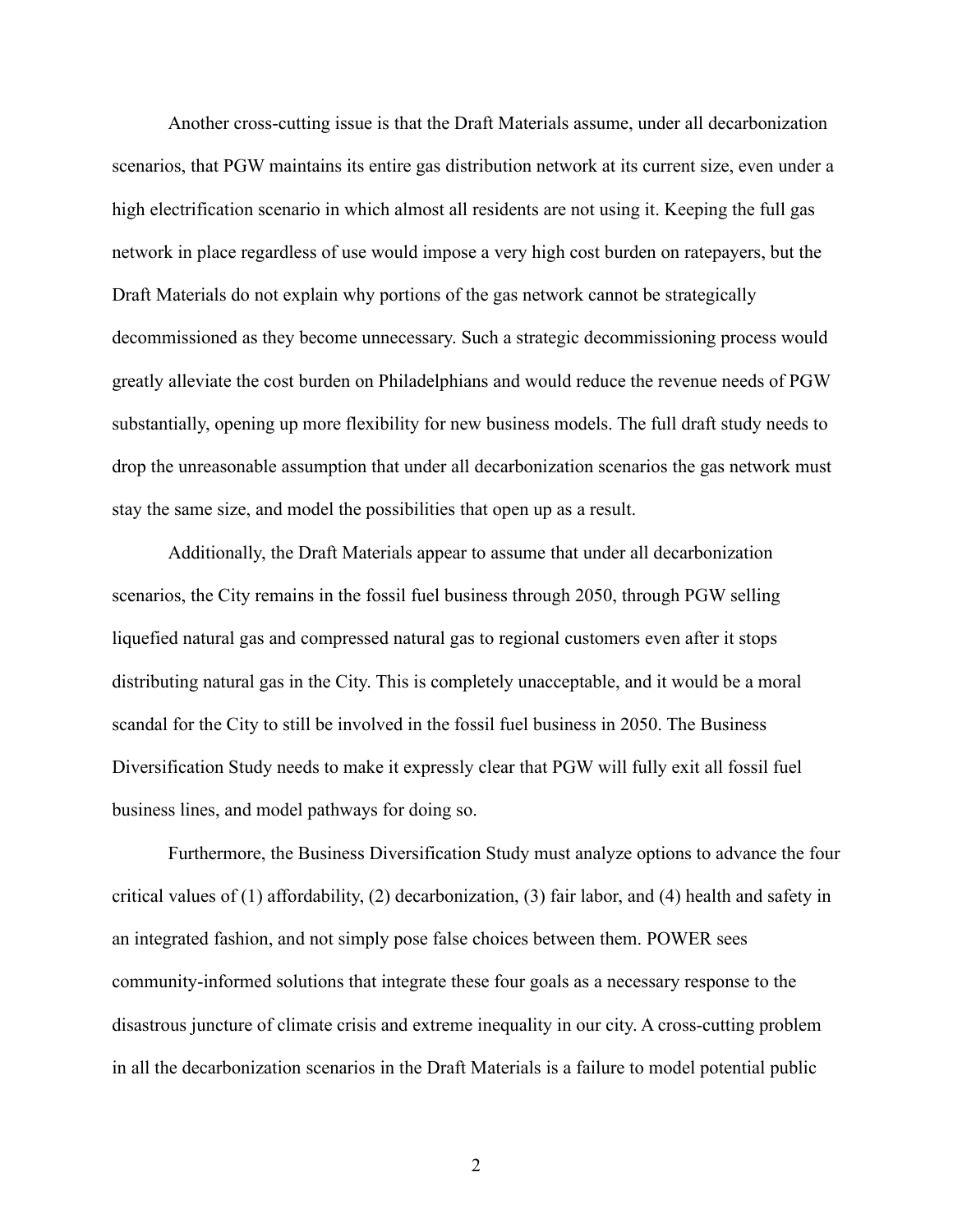policy interventions and business model changes that could support integrated progress on all four of these values. The full draft study must correct these omissions.

Finally, the four scenario-specific analyses in the Draft Materials also need improvement. First, the high decarbonized gas scenario fails to address supply and cost constraints that throw into serious question the feasibility of replacing any significant proportion of current gas demand with decarbonized gases. Next, this scenario also fails to advance the essential value of health and safety in any meaningful fashion, leaving residents stuck dealing with indoor air pollution problems from continued reliance on gas combustion for heating and cooking. Finally, this scenario fails to ensure equitable access to electrification for all, and creates the risk of a "death spiral" in which those with privilege electrify and those left behind face health impacts and rising infrastructure costs.

Second, the high electrification scenario suffers from distorted affordability and revenue modeling through a failure to incorporate both cost reductions possible through decommissioning unnecessary gas infrastructure and new revenue streams from business opportunities consistent with high electrification. Similarly, the high electrification scenario fails to model options for the public policy interventions needed to ensure equitable access to electrification and instead simply assumes electrification could only occur in an unplanned fashion.

Third, the hybrid electrification-decarbonized gas scenario fails to address supply, cost, and health issues for decarbonized gases, and also fails explain why the gas network cannot be reduced in size even as most heating demand is met by electrification. Finally, the fourth scenario, involving a hybrid of electrification, decarbonized gas, and networked geothermal, fails to explain why decarbonized gas should be part of the scenario and fails to substantiate its

3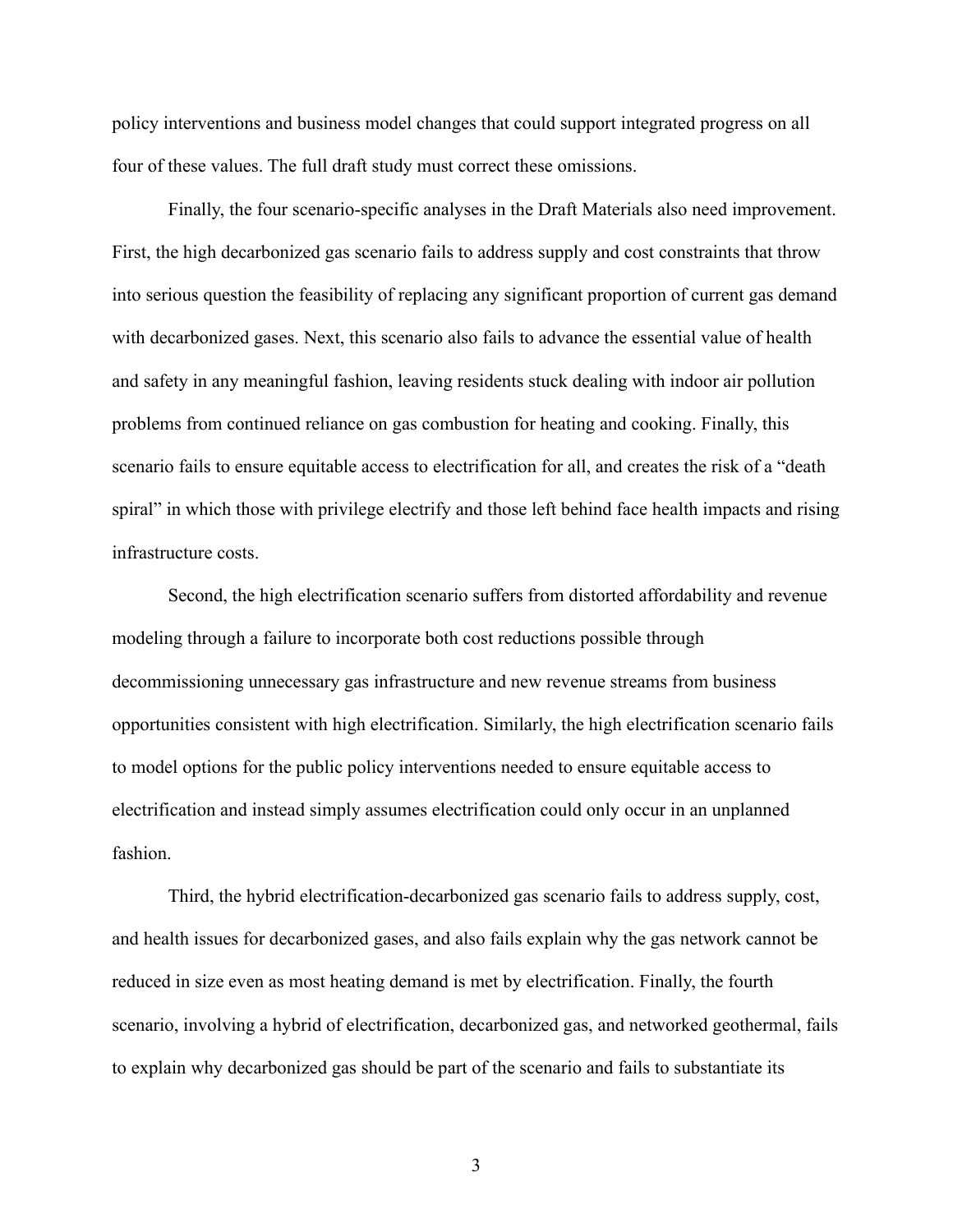projections for the proportion of demand that networked geothermal could meet. In order to help fill that information gap, the City should pursue a networked geothermal pilot program, which would provide an important learning opportunity about a potential new revenue source and could help provide and maintain union jobs.

As next steps, the City should incorporate these Comments into a full draft of the Business Diversification Study, and publish that draft for public comment. Failing to allow for public comment on a full draft of the study, as promised, will not generate the insights and forge the trust needed to navigate a just transition for PGW. Upon completion of the study, the City must promptly convene hearings on changes to PGW's business model to be implemented in 2022 to incorporate the study's findings. This is time-sensitive. PGW will next be able to apply for a rate increase on January 1, 2022, and it must not be allowed to raise rates on residents again without a real plan for decarbonization.

Finally, the City must order PGW to stop working behind the scenes to preempt the City's ability to implement the Business Diversification Study. As discussed further below, it is concerning to note reports of PGW's activities in support of the bill by Senator Gene Yaw that seeks to preempt municipalities from adopting policies to transition away from natural gas. PGW is also a major funder of—and active participant in—trade associations that fight to preempt municipalities around the country from taking control of their energy future. It would not be reasonable for any municipally-owned utility to work to hamstring and limit the municipality that owns it, and the City must not tolerate this behavior. PGW must be ordered to immediately terminate any form of funding, lobbying, or advocacy for municipal preemption or against any policy tool the City may need to implement the Business Diversification Study. Next, PGW must be ordered to produce a full and public report on any such activities. Having cleared the air in

4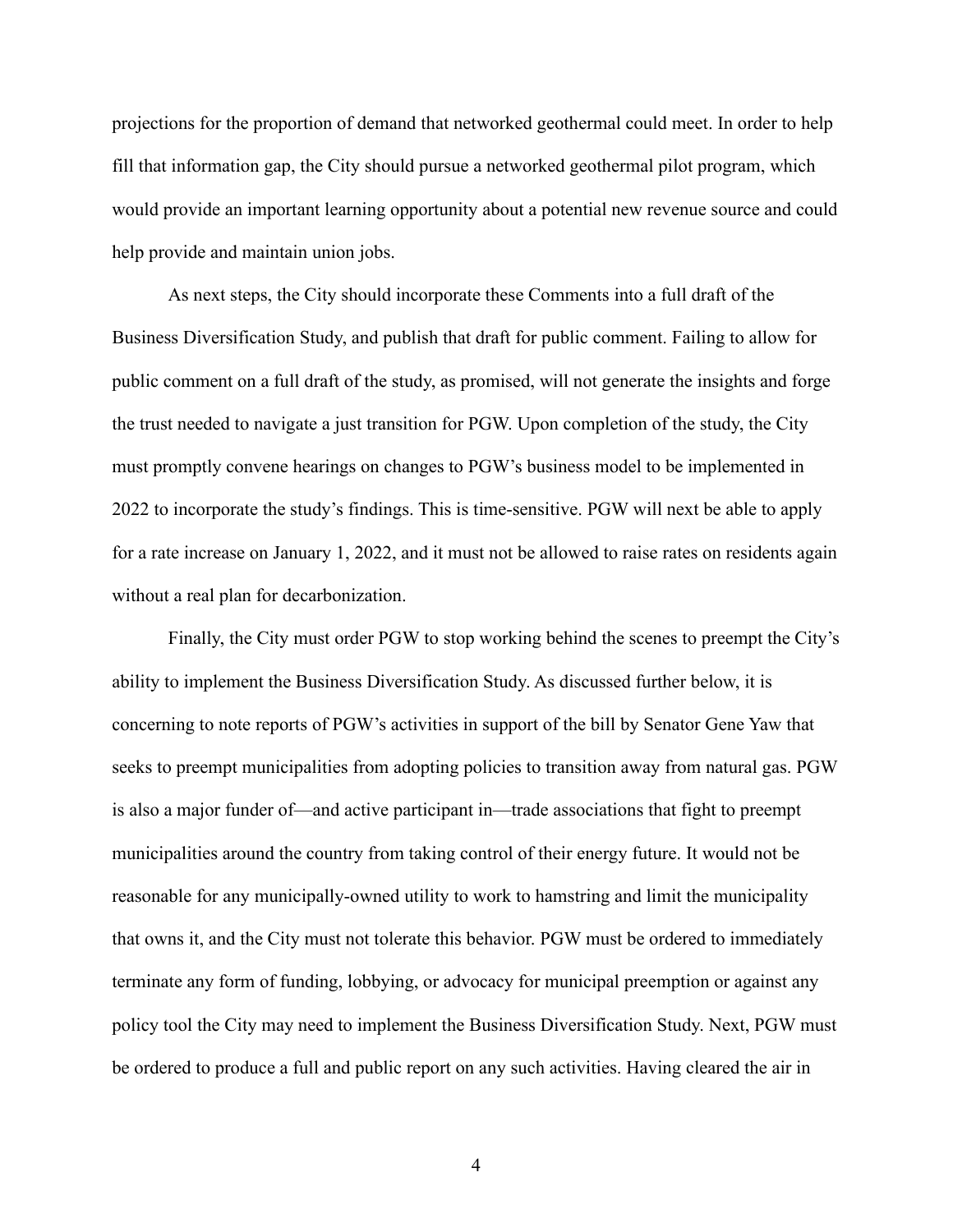such a fashion, PGW must then re-engage with the City and with the public in a true spirit of partnership and collaborate on the shared project of decarbonization consistent with the City's policy.

#### <span id="page-8-0"></span>**II. Background**

POWER is a racial and economic justice organizing force in the Commonwealth of Pennsylvania, helping people put faith and values into strategic action to win concrete change in the public sphere. POWER organizes in southeastern Pennsylvania and in coalitions across the state for racial and economic justice on a livable planet by shifting the moral and policy universe towards possibilities that support the common good. POWER's Climate Justice and Jobs team draws people from both marginalized and privileged neighborhoods into the public struggle over land and energy, considering key land and energy issues as contested space in this world. POWER fights against dirty fossil fuel expansion and for green economy solutions. In our integrated strategy, we center racial and economic equity issues as an essential part of every single building block of policy.

POWER strongly supports a just transition to a 100% clean energy future for PGW, consistent with the City's commitments and the urgency of the climate crisis. On September 26, 2019, the City of Philadelphia passed Resolution No. 190728, which determined that "the City of Philadelphia shall take measures to achieve a fair and equitable transition to the use of 100% clean renewable energy for electricity in municipal operations by 2030, for electricity City-wide by 2035, and for all energy (including heat and transportation) city-wide by 2050 or sooner."[4](#page-8-1)

<span id="page-8-1"></span><sup>4</sup> City of Philadelphia, Resolution No. 190728 at 3 (Sept. 26, 2019),

[https://phila.legistar.com/LegislationDetail.aspx?From=RSS&ID=4142523&GUID=BA06CC3B-7B43-4743-A07E-](https://phila.legistar.com/LegislationDetail.aspx?From=RSS&ID=4142523&GUID=BA06CC3B-7B43-4743-A07E-515A145C4A2A)[515A145C4A2A.](https://phila.legistar.com/LegislationDetail.aspx?From=RSS&ID=4142523&GUID=BA06CC3B-7B43-4743-A07E-515A145C4A2A)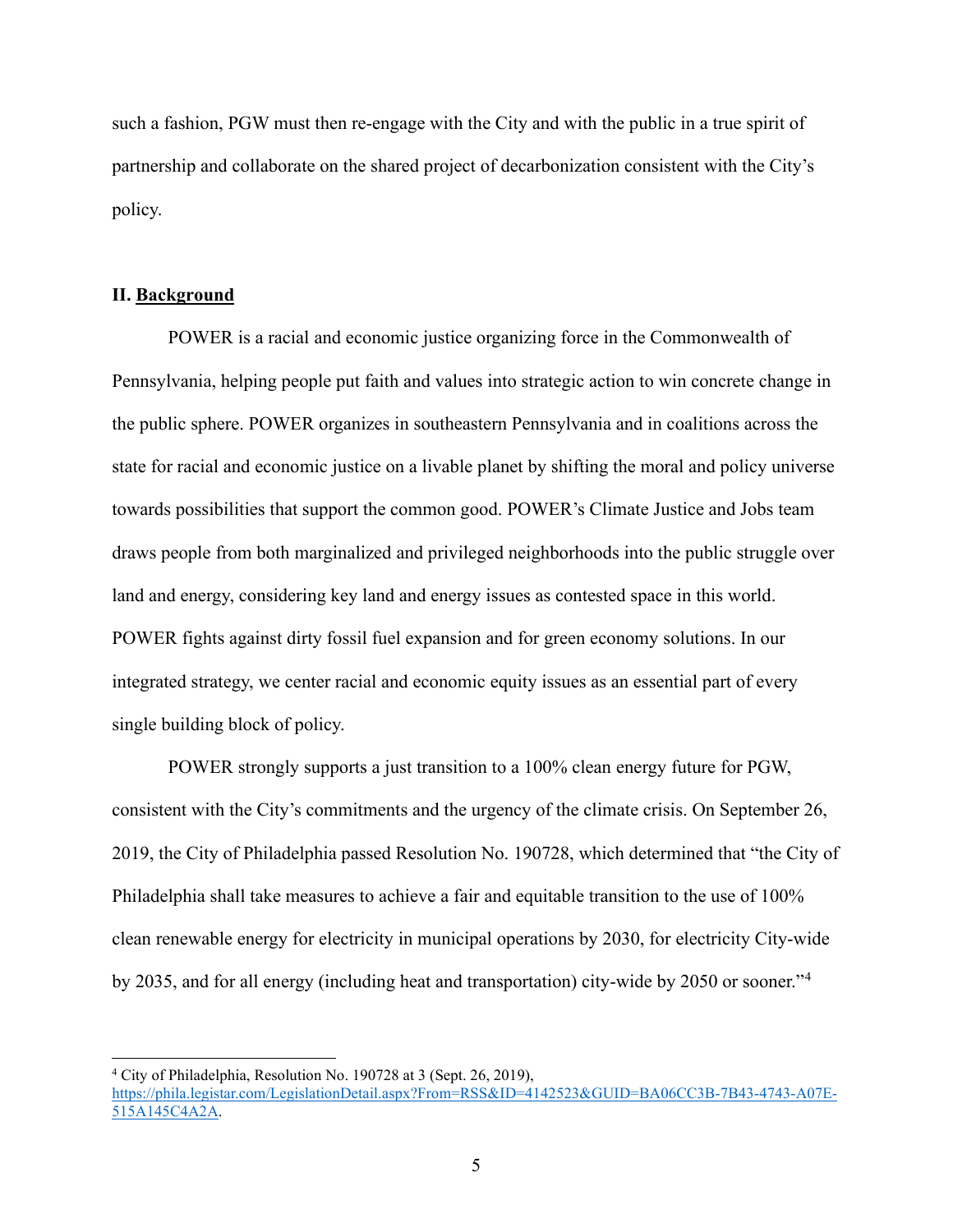As Resolution No. 190728 specified, the "clean renewable energy" that shall be used for all purposes in the City, including heat, "includes energy derive[d] from solar, wind, and geothermal; but does not include natural gas."[5](#page-9-3) Additionally, on January 15, 2021, Mayor Jim Kenney announced that the City is committed to achieving "net-zero greenhouse gas emissions in the buildings, energy, transportation, and waste sectors" by 2050.<sup>[6](#page-9-4)</sup>

These policy commitments reflect the need for action on climate change, particularly to protect environmental justice communities. As the Pennsylvania Department of Environmental Protection's Environmental Justice Office Director Allison Acevedo recently noted, "Pennsylvanians who have lived in communities with almost a century of disinvestment now also face disproportionate risk from climate change impacts… State and local leaders must work proactively and intentionally with communities and other partners to reduce the significant risks of climate change and cultivate resources, health supports, and other development in communities that disproportionately confront these critical climate issues."[7](#page-9-5)

## <span id="page-9-0"></span>**III. Technical Issues with the Draft Materials**

## <span id="page-9-1"></span>**A. Cross-Cutting Issues**

<span id="page-9-2"></span>1. The City Promised to Provide a Full Draft of the Business Diversification Study for Public Comment, But Has Provided Only a Set of PowerPoint Slides Describing the Study

One overarching technical issue is that the Draft Materials do not disclose much of the

calculations, modeling, or assumptions used to form the basis of the preliminary conclusions in

<span id="page-9-4"></span><span id="page-9-3"></span><sup>&</sup>lt;sup>5</sup> *Id.* at 2.<br><sup>6</sup> City of Philadelphia, *City Commits to Carbon Neutrality by 2050, Releases Climate Action Playbook and Hires First Chief Resilience Officer*, City of Philadelphia (Jan. 15, 2021), [https://perma.cc/Q2S6-WCC4.](https://perma.cc/Q2S6-WCC4) *7* Press Release, Governor Tom Wolf, *Gov. Wolf 2021 Climate Impacts Report Projects Pennsylvania Will Be 5.9° F* 

<span id="page-9-5"></span>*Warmer by Midcentury, Targets Areas to Reduce Risk* (May 5, 2021) ("Governor Wolf Press Release"), [https://perma.cc/9864-6PR5.](https://perma.cc/9864-6PR5)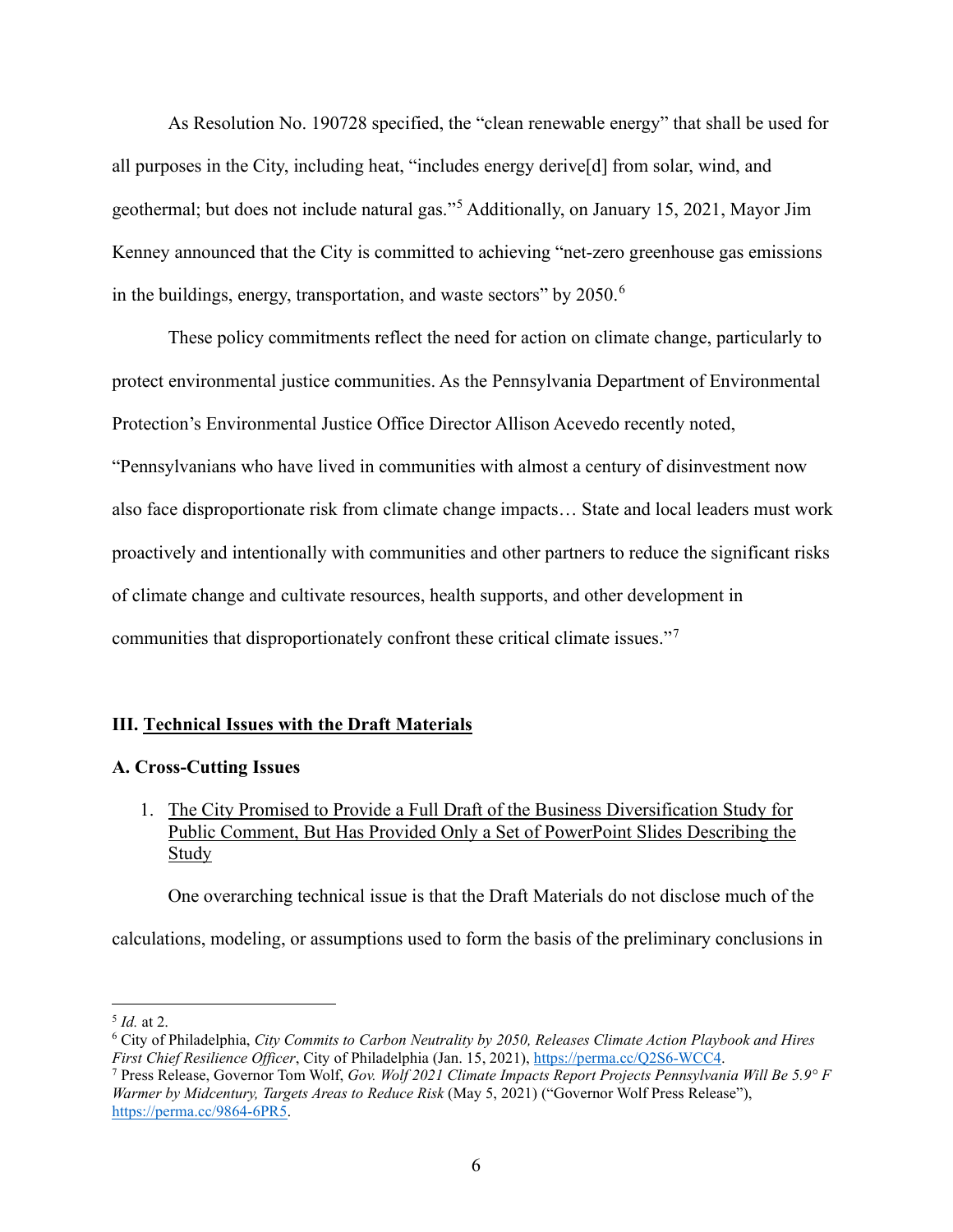the Draft Materials. The City previously committed to providing a full draft of the study for public comment, stating that "[l]ike the City's process for receiving feedback on regulations, drafts of the outline and study will be available for public review and comment."[8](#page-10-1) As the City stated, this step would "be taken to ensure that residents' voices are reflected in the study."[9](#page-10-2)

However, the Draft Materials, which take the form of a set of PowerPoint slides about the study, do not meet this standard and do not provide the public with access to the information needed to evaluate the conclusions contained in the Draft Materials. By failing to share a full draft Business Diversification Study for the public to comment upon, the City has significantly deprived the public of the ability to provide technical comments on the Business Diversification Study. Indeed, under the City's present approach, the public can only comment on a set of PowerPoint slides about the study, but not on a draft of the study itself. Given the important issues at stake in the transformation of PGW, this is inadequate.

This gap should be rectified, as discussed further below, by further opportunities for public participation, including commenting on the full Business Diversification Study. Nevertheless, even based on the limited contents of the Draft Materials, a number of further comments are warranted, and are offered here in the hopes that they will be useful in the completion of the study.

## <span id="page-10-0"></span>2. The Draft Materials Fail to Provide Information on Energy Efficiency, Repair, and Retrofit Opportunities

An additional cross-cutting issue is that the Draft Materials do not provide any specific information on the energy and financial savings possible through aggressive deployment of energy efficiency, including home repairs and retrofits. On Slide 14, the Draft Materials

<span id="page-10-2"></span><span id="page-10-1"></span><sup>8</sup> City of Philadelphia, *PGW Business Diversification Study Kicks Off* (Sept. 2, 2020)[, https://perma.cc/3HXV-](https://perma.cc/3HXV-WRRZ)[WRRZ.](https://perma.cc/3HXV-WRRZ) <sup>9</sup> *Id.*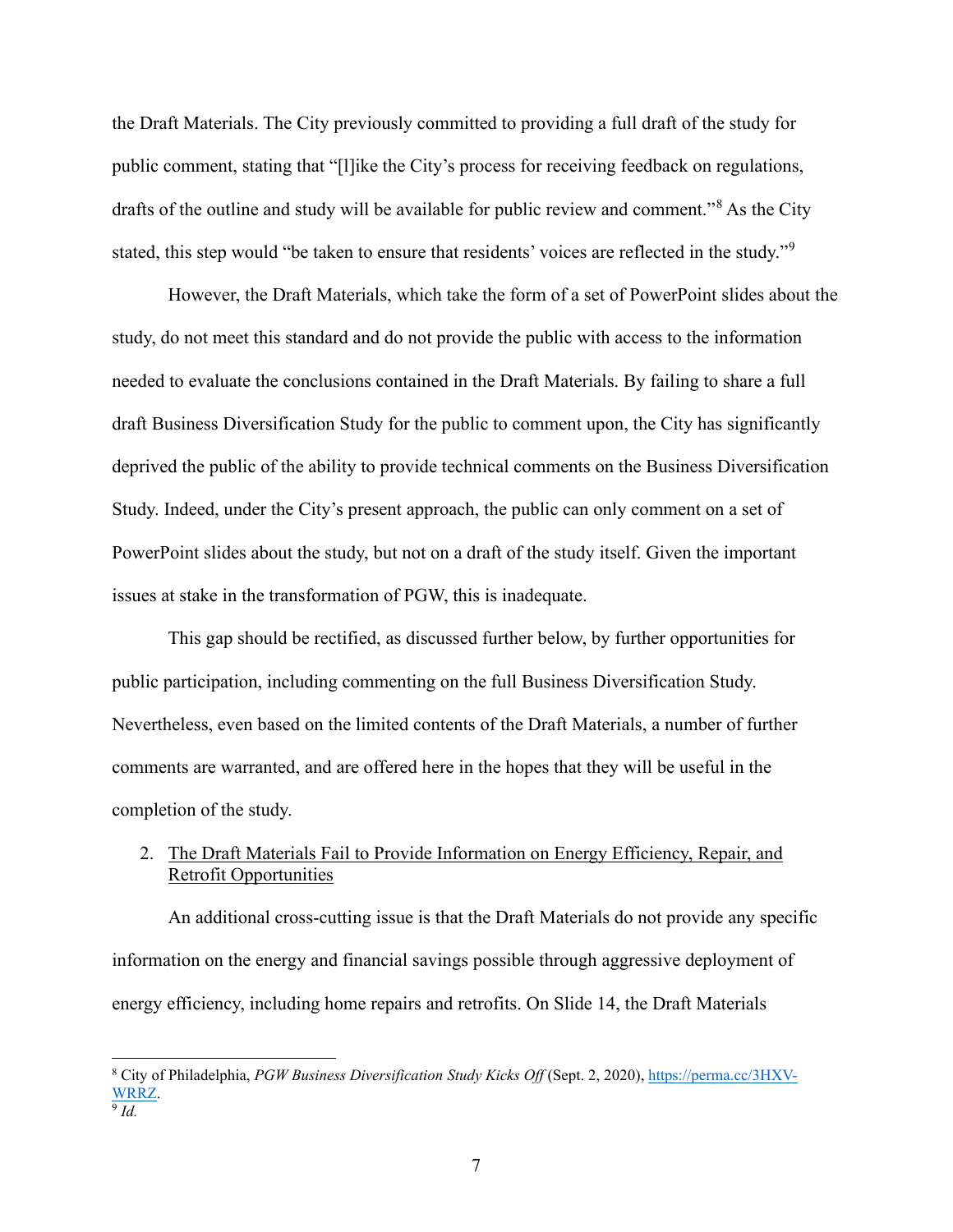generally acknowledge that energy efficiency must be a part of any decarbonization scenario.<sup>[10](#page-11-0)</sup> However, the Draft Materials contain no quantitative information on how much the public could save in terms of energy use and bills through energy efficiency.

In evaluating the revenue and cost impacts of different decarbonization options, the Draft Materials expressly assume that bills will stay stable.<sup>[11](#page-11-1)</sup> The Draft Materials provide no detail on what this assumption means or how it was derived. However, it appears to mean assuming that aggressive energy efficiency measures will not take place, because such measures would substantially reduce customer bills. At the same time, Slide 67 recognizes that "[b]uilding shell upgrades reduce demand for space heating."[12](#page-11-2) The Business Diversification Study, to provide useful guidance for the future, must clarify how these assumptions interact, and provide specific information quantifying what energy and bill savings are possible from energy efficiency.

Another reason it is important for the Business Diversification Study to model the potential savings from energy efficiency is because it would help map out the business opportunities available for PGW in providing energy efficiency services. As reflected on Slide 24, the business diversification option with the highest level of stakeholder support is for PGW to play "a more active role in energy efficiency and weatherization of homes."[13](#page-11-3) While the Draft Materials fail to adequately analyze the role of energy efficiency, including home repairs and retrofits, in a just transition for PGW, the Business Diversification Study must correct this deficiency.

<span id="page-11-1"></span><span id="page-11-0"></span><sup>&</sup>lt;sup>10</sup> Draft Materials at Slide 14.<br><sup>11</sup> *Id.* at Slide 33 ("operating costs do not include building shell upgrades"); Slide 37 ("assuming PGW customer bill stability"); Slide 38 ("assuming PGW customer bill stability"); Slide 39 ("assuming PGW customer bill stability"); Slide 40 (assuming "stable customer bills"). 12 *Id.* at Slide 67.

<span id="page-11-2"></span>

<span id="page-11-3"></span><sup>13</sup> *Id.* at Slide 24.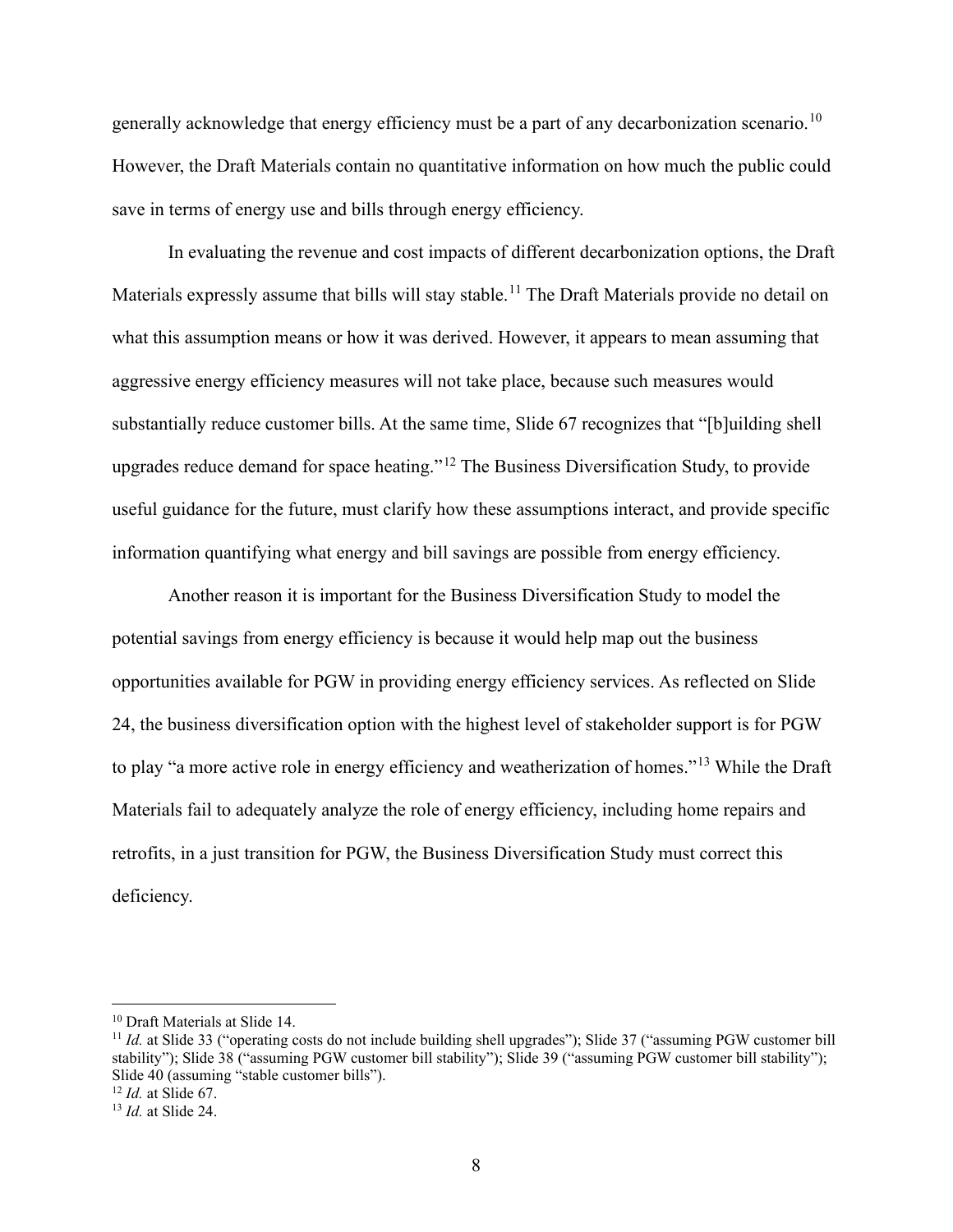<span id="page-12-0"></span>3. The Draft Materials Unreasonably Assume that PGW's Infrastructure Cannot Be Reduced in Size, Inflating Cost Projections and Systematically Skewing the Analysis Towards the Use of Decarbonized Gas

A basic principle of decarbonizing a gas utility is that as gas demand falls, gas infrastructure needs to be reduced in size to avoid saddling ratepayers with unnecessary costs.<sup>[14](#page-12-1)</sup> It may take some time to do so, but instead of modeling this process, the Draft Materials instead unreasonably assume that even if gas demand falls substantially (or even drops to near zero), PGW must indefinitely continue to charge the public for the cost of maintaining its entire gas network at its current size. This approach is both extremely expensive and extremely wasteful, and makes little sense.

No gas utility would ever decarbonize in this way, so assuming that this will occur is not helpful. Instead, what is needed is modeling of how, during the period from now until 2050, a declining cost curve driven by strategic decommissioning of gas infrastructure interacts with new revenue sources coming online from diversified business lines. Assuming that even in decarbonization scenarios with little gas use, the public will pay crushing costs to maintain unnecessary levels of gas infrastructure until 2050, is not practical, realistic, or useful.

As Mike Henchen, director of the building decarbonization program at the energy thinktank RMI, recently commented in an interview about PGW, "What you want to avoid is the situation where you have to maintain and spend money on the whole system, even while you sell less gas."[15](#page-12-2) Instead, as Henchen notes, the City could examine a segment of PGW's gas network, "work to support every building served by [a pipe] to convert to a carbon-free alternative to gas, and then decommission an actual pipe in the ground… Close the valve."[16](#page-12-3)

<span id="page-12-1"></span><sup>14</sup> Jonathan Mingle, *Cities Confront Climate Challenge: How to Move from Gas to Electricity?* (Apr. 20, 2021), [https://e360.yale.edu/features/cities-confront-climate-challenge-how-to-move-from-gas-to-electricity.](https://e360.yale.edu/features/cities-confront-climate-challenge-how-to-move-from-gas-to-electricity) <sup>15</sup> *Id*.

<span id="page-12-3"></span><span id="page-12-2"></span><sup>16</sup> *Id.*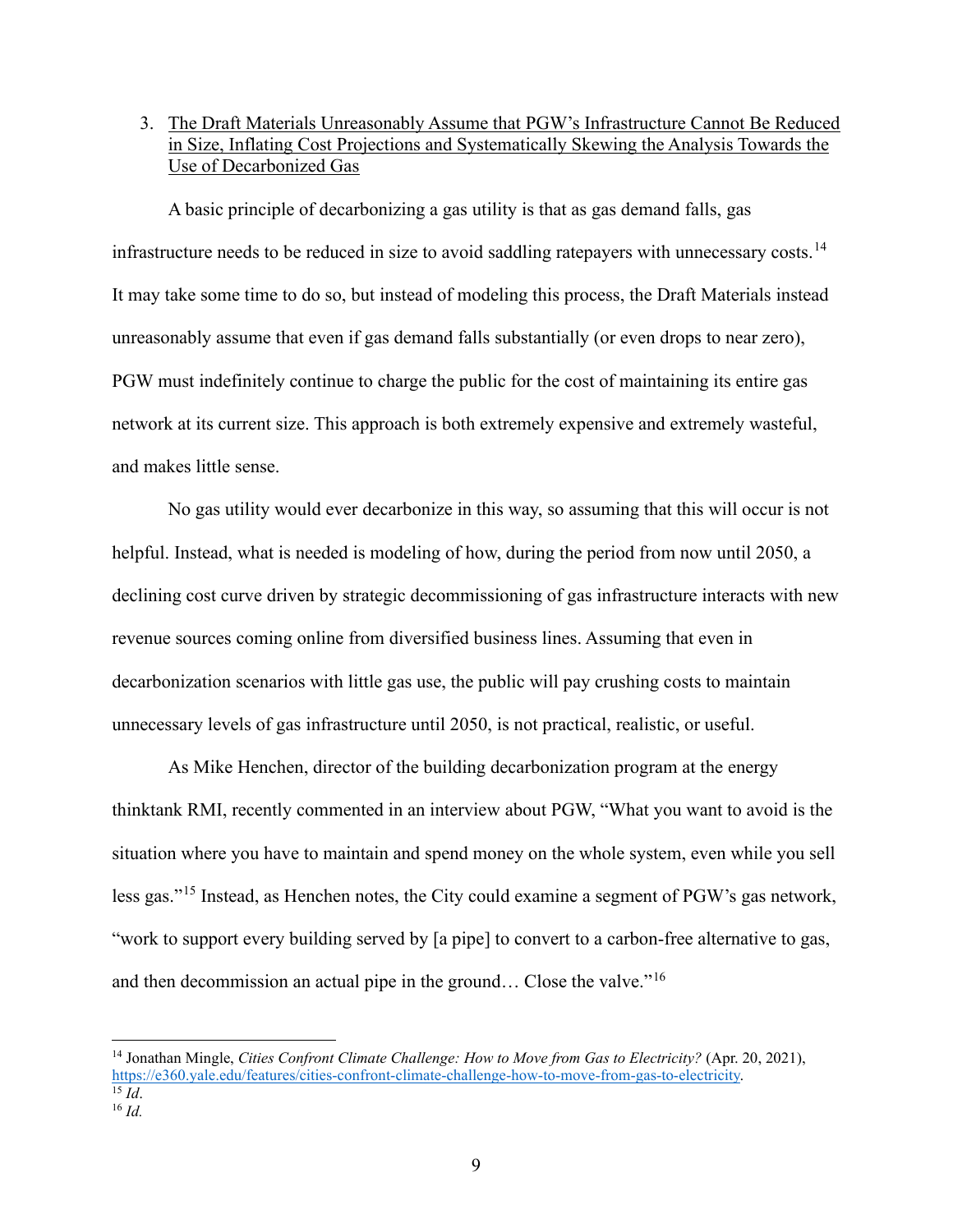Such an effort could draw from the innovative work of Councilmember Derek Green and the Philadelphia Energy Authority on the Built to Last program. The Built to Last Program provides for coordinated, interagency work to restore safe, healthy, and affordable homes to lowincome residents through a variety of interventions, including energy efficiency, repairs, retrofits, and electrification.<sup>[17](#page-13-1)</sup> A similar initiative focused on equitable electrification in the context of PGW's decarbonization could provide for a key leadership and implementation role for PGW. Such an initiative could ensure that low-income residents have equitable access to the long-term cost savings and health benefits available from electrification that is integrated with energy efficiency, home repairs, and retrofits.

Finally, assuming that PGW's gas network cannot be reduced in size systematically skews the decarbonization scenario analysis towards making decarbonized gas look artificially more attractive because it uses that network. Propping up decarbonized gas in this manner is effectively a massive subsidy extracted from PGW ratepayers. It obscures the true public savings that may be available through the reduced infrastructure costs and reduced customer bills from the strategic decommissioning of unnecessary portions of PGW's network. As discussed further below with regard to the specific decarbonization scenarios discussed in the Draft Materials, this analytic flaw must be corrected in the Business Diversification Study.

<span id="page-13-0"></span>4. Decarbonizing PGW Must Include Exiting All Fossil Fuel Business Lines, Including Those Involving Gas Transportation, Liquefied Natural Gas, and Compressed Natural Gas

For PGW to meaningfully decarbonize, PGW must develop a business plan to exit all of its fossil fuel business lines, not just stop distributing natural gas. As Slide 36 notes, in addition

<span id="page-13-1"></span><sup>17</sup> Alon Abramson, *Built to Last: An Initiative to Restore Safe, Healthy, and Affordable Homes*, Philadelphia Energy Authority (Aug. 2020) ("Built to Last Overview"), [https://philaenergy.org/wp-content/uploads/2020/08/8-2020-](https://philaenergy.org/wp-content/uploads/2020/08/8-2020-PEA-Built-to-Last-Overview.pdf) [PEA-Built-to-Last-Overview.pdf.](https://philaenergy.org/wp-content/uploads/2020/08/8-2020-PEA-Built-to-Last-Overview.pdf)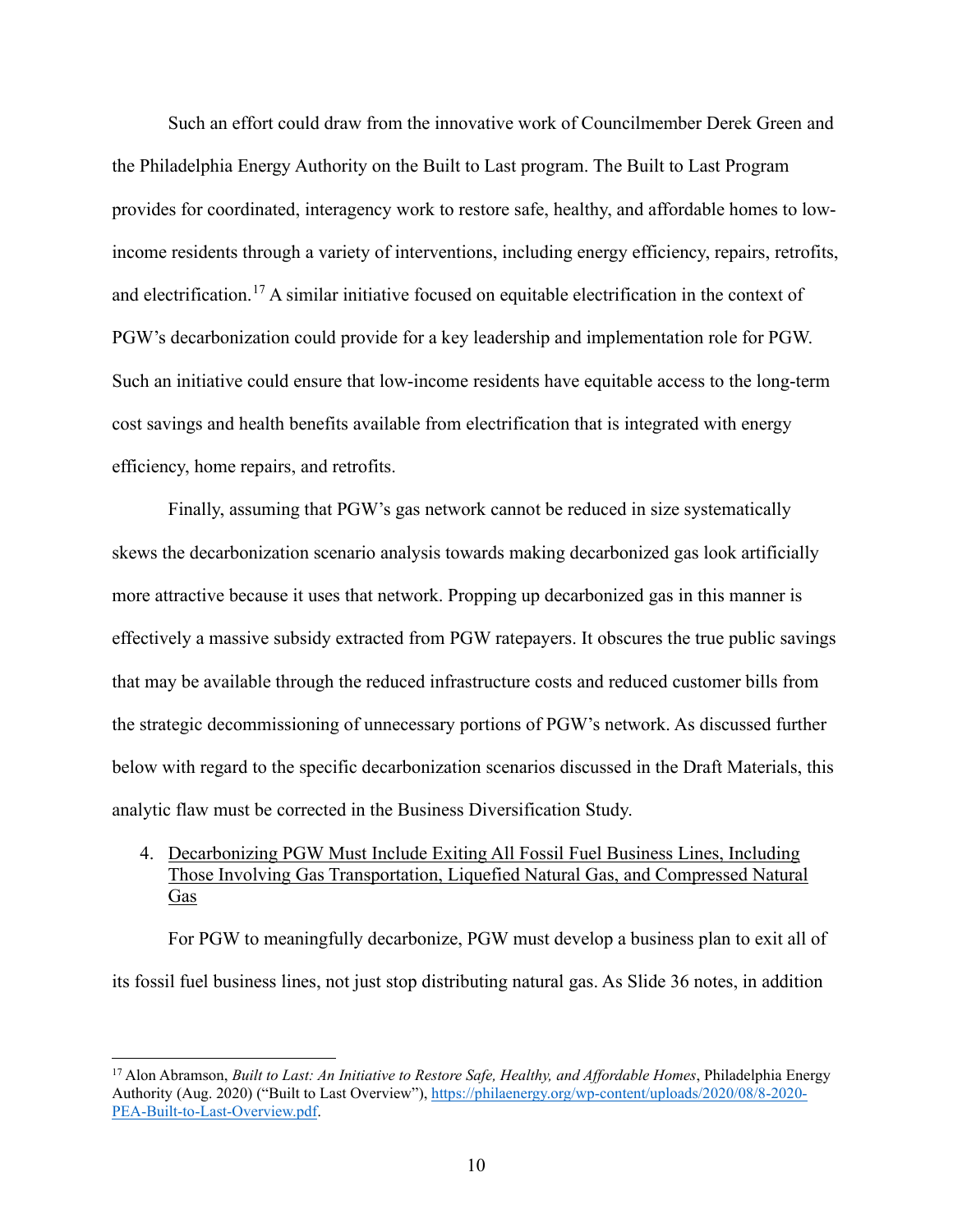to revenues from gas customers, PGW also derives substantial revenues from "other business lines," including gas transportation services and liquefied natural gas ("LNG") facilities.<sup>[18](#page-14-1)</sup> However, under all of the decarbonization scenarios evaluated, the Draft Materials appear to assume that these "other" fossil fuel business lines will continue until 2050.<sup>[19](#page-14-2)</sup> The Draft Materials even propose that PGW develop an expanded business line involving "[t]he operations and sales of Liquefied Natural Gas (LNG) or Compressed Natural Gas (CNG) to regional customers."[20](#page-14-3)

Given the urgent need for a just transition to full decarbonization, it is not acceptable for the City to continue actively fueling climate change in such a fashion. As the Pennsylvania Department of Environmental Protection has recognized, climate change will hit environmental justice communities, including many of POWER's members, the hardest.<sup>[21](#page-14-4)</sup> For the City to still be actively participating in the fossil fuel business by 2050, as the Draft Materials appear to assume, would be a moral scandal. The Business Diversification Study must address this problem by confirming the City's intention to exit all of its fossil fuel business lines by 2050 (or sooner) and charting a path to do so.

## <span id="page-14-0"></span>5. The Business Diversification Study Must Evaluate How to Advance the Four Critical Values of Affordability, Decarbonization, Fair Labor, and Health and Safety in an Integrated Fashion

Finally, the Business Diversification Study must analyze options to advance the four critical values of (1) affordability, (2) decarbonization, (3) fair labor, and (4) health and safety in an integrated fashion, and not simply pose false choices between them. POWER sees community-informed solutions that integrate these four goals as a necessary response to the

<span id="page-14-1"></span><sup>&</sup>lt;sup>18</sup> Draft Materials at Slide 36.<br><sup>19</sup> *Id.* at Slides 37–40.<br><sup>20</sup> *Id.* at Slide 45.<br><sup>21</sup> Governor Wolf Press Release.

<span id="page-14-2"></span>

<span id="page-14-3"></span>

<span id="page-14-4"></span>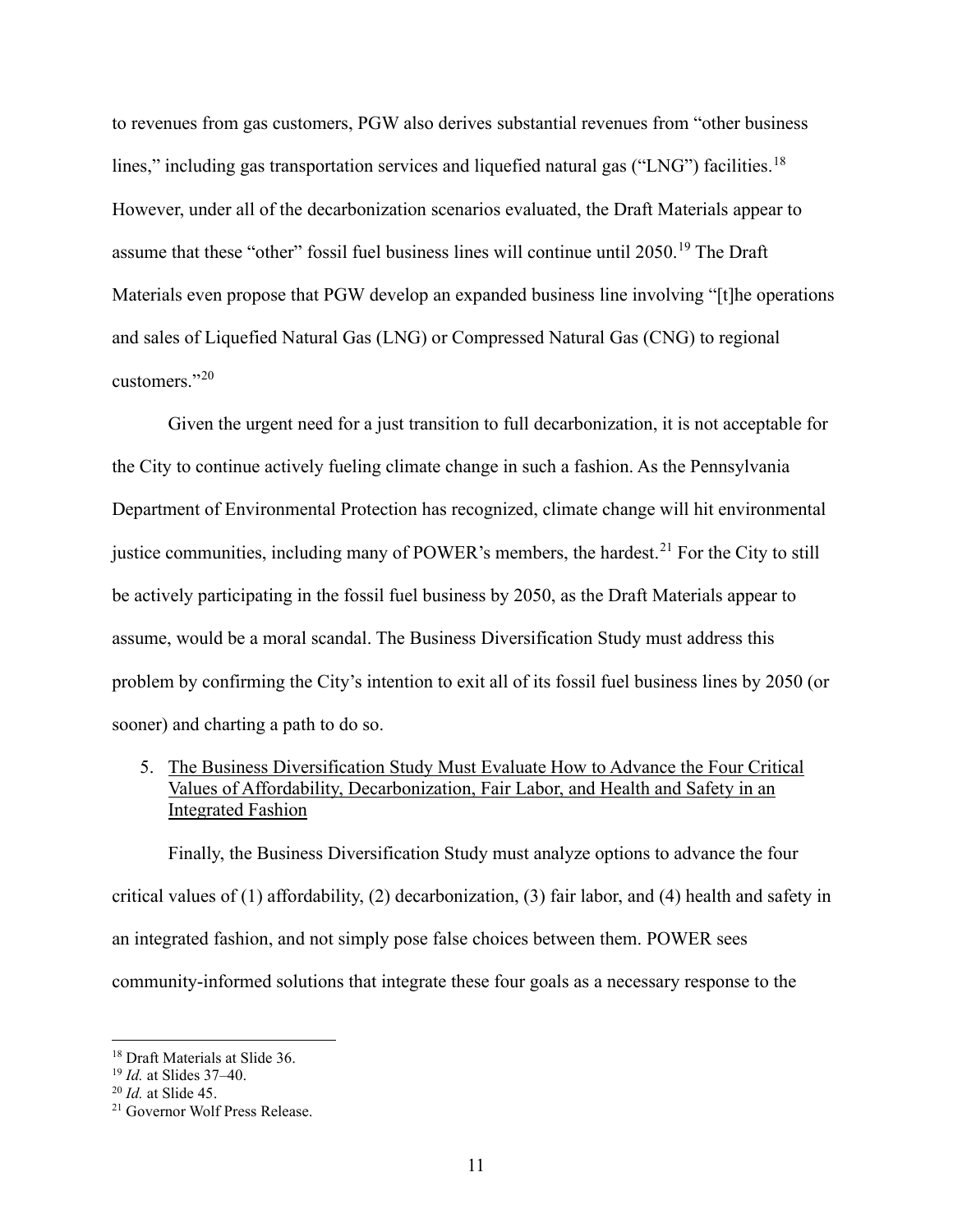disastrous juncture of climate crisis and extreme inequality in our city. A recurring problem in all the decarbonization scenarios is a failure to model potential public policy interventions and business model changes that could support integrated progress on all these values.

Instead, the scenarios in the Draft Materials simply assume that when PGW's traditional primary revenue source, distribution of natural gas goes away, no revenue source other than distribution of decarbonized gas could replace it, and the revenue gap mean that bills have to spike, causing affordability problems. In particular, potential public policy interventions and business model changes that could complement and support the high electrification scenario are left unanalyzed. Finally, a just transition for PGW is also an opportunity to improve residents' health, safety, comfort, and economic well-being while also creating lots of good jobs. Ambitious efficiency retrofits could also make Philadelphia's buildings more resilient**,** allowing them to remain at a comfortable (and healthy) temperature much longer in the event of a power outage. These broader social co-benefits should also be acknowledged and factored into scenario analysis, which should also include projections on job creation through energy efficiency, repairs, retrofits, and electrification. These omissions represent not only a failure of analysis, but a failure of imagination. The full Business Diversification Study must rectify this problem.

#### <span id="page-15-0"></span>**B. High Decarbonized Gas Scenario**

With respect to decarbonizing PGW's gas distribution business, the Draft Materials state that the Business Diversification Study will evaluate four full decarbonization scenarios, namely, scenarios relying on (1) high levels of decarbonized gas; (2) high levels of electrification; (3) a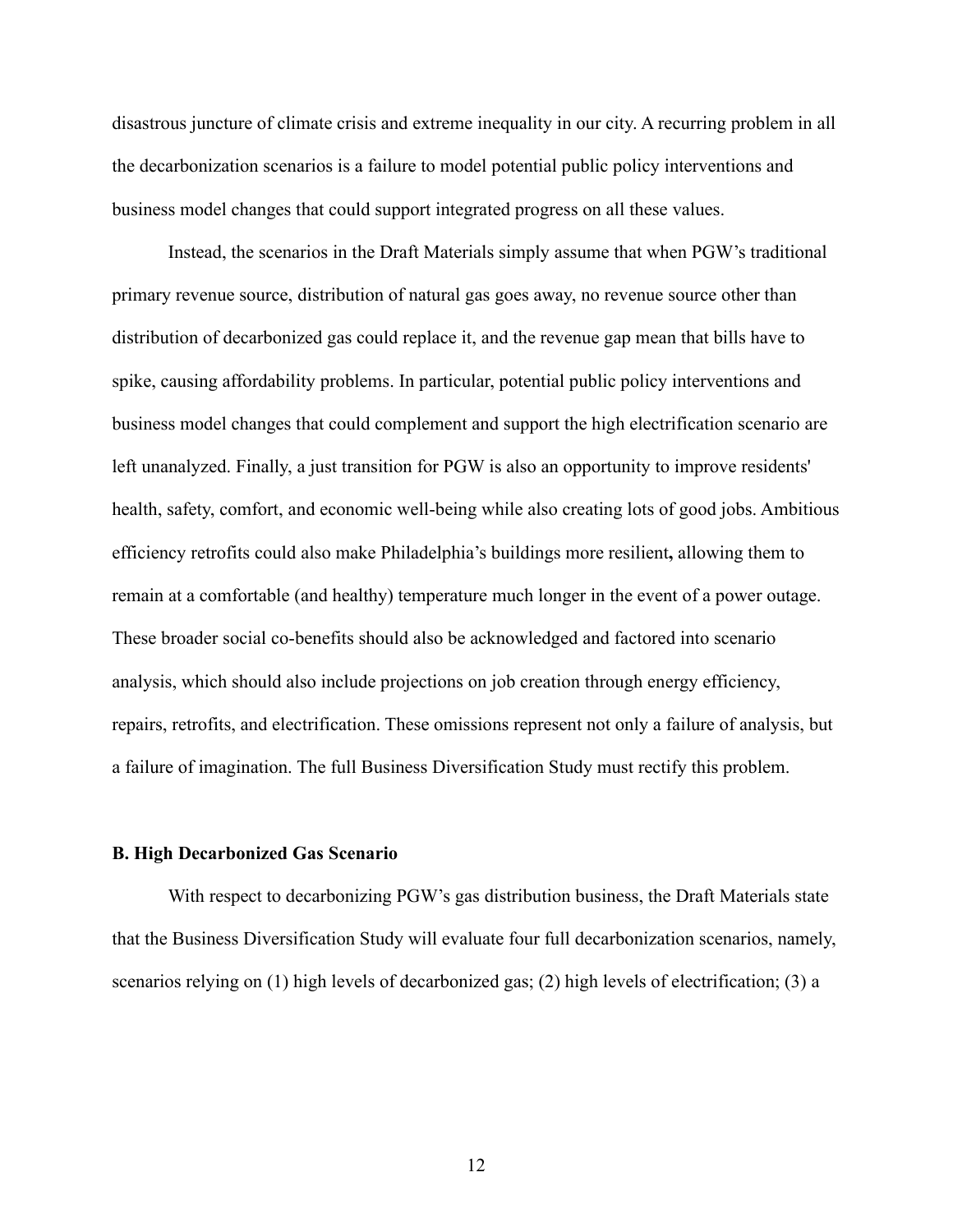hybrid of electrification and decarbonized gas; and (4) a hybrid of electrification, decarbonized gas, and networked geothermal. [22](#page-16-1)

#### <span id="page-16-0"></span>1. Cost, Production, and Supply Constraints

The Draft Materials note that decarbonized gases, including biomethane, hydrogen, and synthetic natural gas, are highly expensive and that a high decarbonized gas scenario is undesirable because it "poses unsustainable bill impacts<sup>[1]</sup><sup>[23](#page-16-2)</sup> However, the Draft Materials do not adequately acknowledge the additional challenge of whether a sufficient supply of decarbonized gas would be available to meet a high proportion of PGW's full system needs at any feasible price.

The gas industry's own analyses show that there is projected to be only enough supply of biomethane and synthetic natural gas to meet a fraction of current gas demand. As a study by the American Gas Foundation demonstrated, even if production of biomethane and synthetic natural gas was fully ramped up, it could only supply between about 5.3% and (under the most optimistic possible conditions) 12% of current demand.<sup>[24](#page-16-3)</sup> Reaching that 12% proportion would, the study projects, require until 2040 to build out production facilities, if such buildout occurs at all.<sup>[25](#page-16-4)</sup> These production limitations create a serious supply bottleneck, at least at a level of pricing that would be reasonable to include in production modeling.

<span id="page-16-3"></span><span id="page-16-2"></span>

<span id="page-16-1"></span><sup>&</sup>lt;sup>22</sup> Draft Materials at Slide 29.<br><sup>23</sup> *Id.* at Slide 47.<br><sup>24</sup> American Gas Foundation, *Renewable Sources of Natural Gas: Supply and Emissions Reduction Assessment*, at 2 (Dec. 2019), <https://perma.cc/8JM4-CWC4> ("AGF Study"). The AGF Study estimates total resource potential for both biomethane and synthetic natural gas in 2040 to be between 1,660 tBtu (low scenario) and 3,780 tBtu (high scenario). According to the U.S. Energy Information Administration ("U.S. EIA"), total U.S. gas consumption in 2019 equals 31,099 tBtu. U.S. EIA, *Natural Gas Explained*[, https://perma.cc/QPU8-4Q9G.](https://perma.cc/QPU8-4Q9G) Biomethane and synthetic natural gas together there have a resource potential that ranges from 5.34% (1,660 tBtu / 31,099 tBtu) to 12.15% (3,780 tBtu / 31,099 tBtu).

<span id="page-16-4"></span><sup>&</sup>lt;sup>25</sup>AGF Study at 2.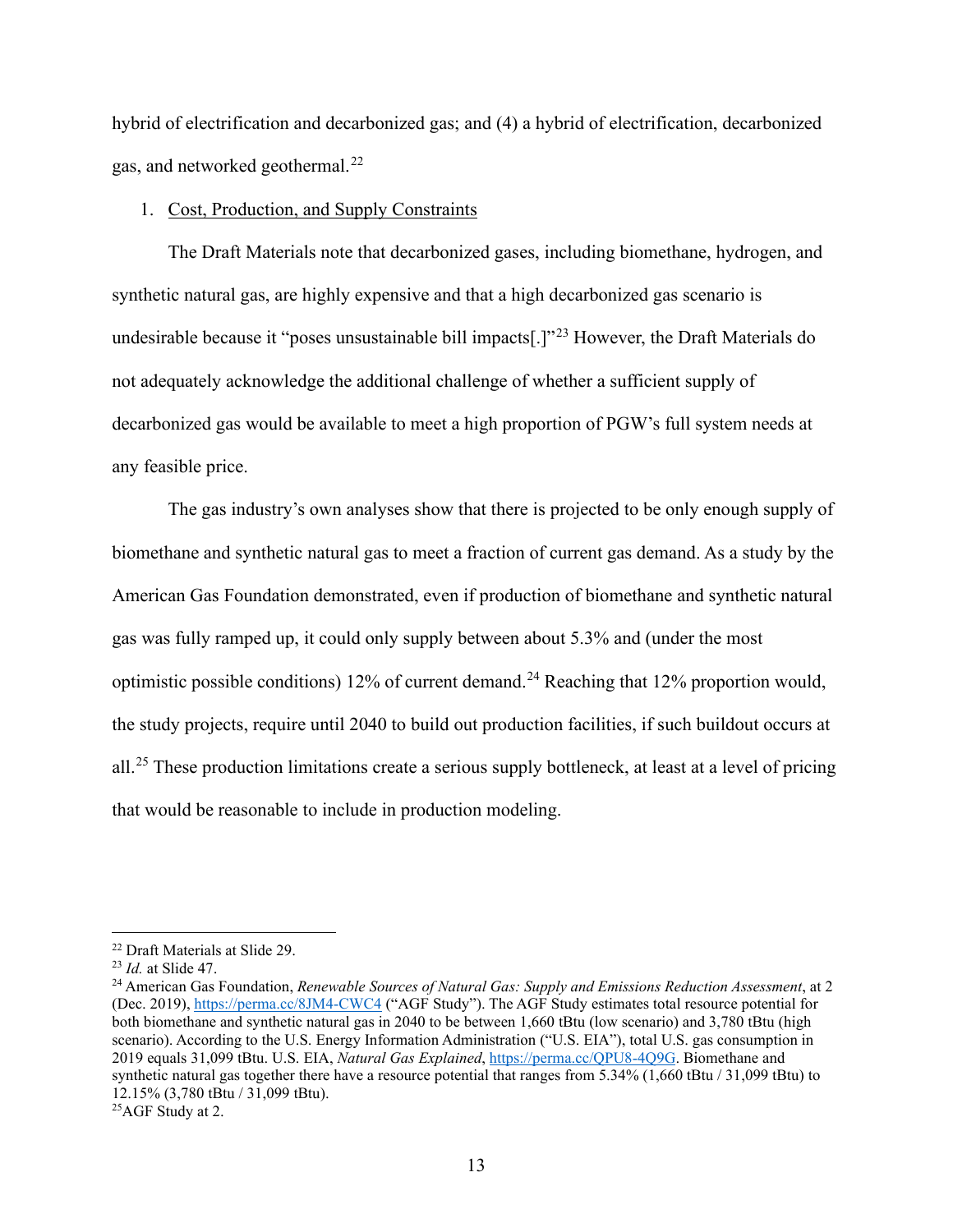Hydrogen faces similar constraints. Critically, the ability of natural gas infrastructure to safely carry hydrogen is limited. The California Energy Commission has estimated that a natural gas distribution system can only safely tolerate a mix of up to 7% of hydrogen by volume before expensive safety upgrades would be needed.<sup>[26](#page-17-0)</sup> The Draft Materials state that they assume a blend of 7% of hydrogen by volume.<sup>[27](#page-17-1)</sup>

Given the supply limitations described above, this leaves a substantial gap. But Draft Materials claim that in a high decarbonized gas scenario, all decarbonized gas needs other than those met by biomethane and hydrogen would come from synthetic natural gas, a technology that the Draft Materials note is "not yet commercialized."<sup>[28](#page-17-2)</sup> The Draft Materials do not state when sufficient supplies of synthetic natural gas, at a feasible cost, will become available, if they ever do. As noted above, the most optimistic scenario envisaged by the American Gas Foundation projects that both biomethane and synthetic natural gas, combined, could only supply up to 12% of current gas demand, assuming production facilities for those gases are ramped up to their maximum.

Since the Draft Materials do not establish if or when, in light of projected production limitations, a sufficiently large supply of synthetic natural gas will ever become available at a feasible cost to make a high decarbonized gas scenario workable, the high decarbonized gas scenario should be discarded as speculative and unsupported. However, if the City intends to contend that a high decarbonized gas scenario is appropriate to include on a list of potential PGW futures, the City should show how and why it reasonably believes that such a large supply of decarbonized gas could be procured at a feasible cost.

<span id="page-17-1"></span><sup>27</sup> Draft Materials at Slide 63. 28 *Id.*

<span id="page-17-0"></span><sup>&</sup>lt;sup>26</sup> California Energy Commission, The Challenge of Retail Gas in California's Low-Carbon Future, at 24 (Apr. 2020), [https://ww2.energy.ca.gov/2019publications/CEC-500-2019-055/CEC-500-2019-055-F.pdf.](https://ww2.energy.ca.gov/2019publications/CEC-500-2019-055/CEC-500-2019-055-F.pdf)

<span id="page-17-2"></span>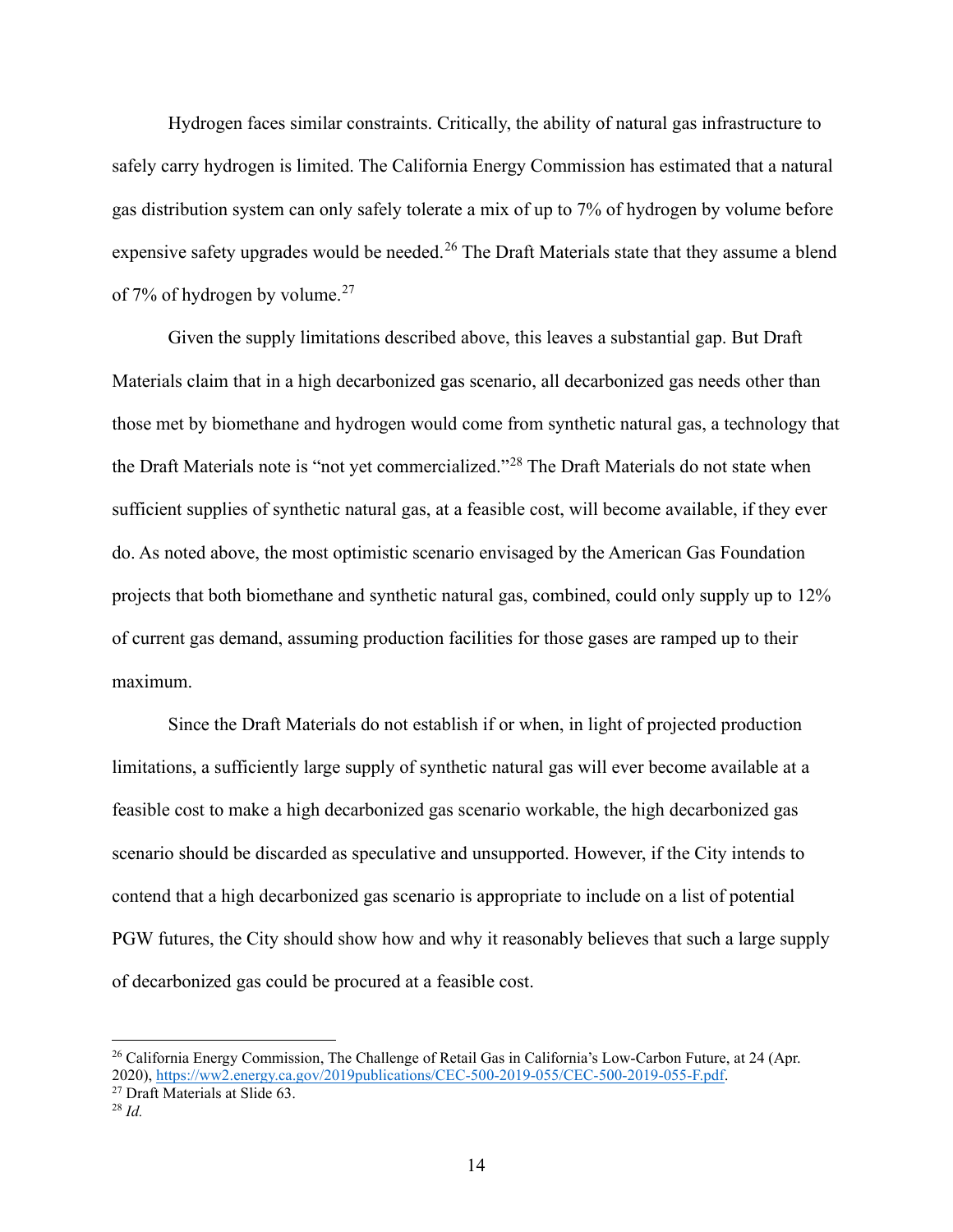#### <span id="page-18-0"></span>2. Indoor Air Quality Issues

The Draft Materials' discussion of the high decarbonized gas scenario also contains no plan for how to address the serious indoor air quality problems posed by reliance on the combustion of decarbonized gases. As Slide 29 recognizes, using decarbonized gas for customer end-uses faces all the same indoor quality problems as using natural gas.<sup>[29](#page-18-1)</sup> As Dr. Walter Tsou of Physicians for Social Responsibility testified on May 11, "there are significant health impacts of burning gas indoors," particularly to "young children whose lungs are still developing and will breathe in twice the indoor air relative to the size of their lungs compared to adults."[30](#page-18-2)

Cooking with a natural gas combustion stove emits air pollutants that cause asthma, wheezing, and "decreased respiratory function."<sup>[31](#page-18-3)</sup> One meta-analysis found that children living in a home that uses gas for cooking have a 42% higher risk of having asthma.<sup>[32](#page-18-4)</sup> Additionally, these public health impacts are inequitably distributed, as residents of low-income homes are hit the hardest, because low-income homes tend to be smaller and have kitchen stoves that are less well ventilated.<sup>[33](#page-18-5)</sup>

In contrast, a recent study by the Commonwealth of Massachusetts found that broad electrification efforts can have substantial public health benefits. That study found that complete electrification of heating in Massachusetts would have public health benefits of (1) annually

<span id="page-18-1"></span><sup>&</sup>lt;sup>29</sup> *Id.* at Slide 29.<br><sup>30</sup> May 11 Tr. at 63:9–24.

<span id="page-18-3"></span><span id="page-18-2"></span><sup>31</sup> Jenifer M. Logue et al, *Pollutant Exposures from Natural Gas Cooking Burners: A SimulationBased Assessment for Southern California*, at 4 (June 2014), [https://www.osti.gov/servlets/purl/1163745/;](https://www.osti.gov/servlets/purl/1163745/) Julie Chao, *Pollution in the Home: Kitchens Can Produce Hazardous Levels of Indoor Pollutants* (July 23, 2013), [https://newscenter.lbl.gov/](https://newscenter.lbl.gov/%202013/07/23/kitchens-can-produce-hazardous-levels-of-indoor-pollutants/) [2013/07/23/kitchens-can-produce-hazardous-levels-of-indoor-pollutants/.](https://newscenter.lbl.gov/%202013/07/23/kitchens-can-produce-hazardous-levels-of-indoor-pollutants/)

<span id="page-18-4"></span><sup>&</sup>lt;sup>32</sup> Weiwei Lin et al, *Meta-analysis of the effects of indoor nitrogen dioxide and gas cooking on asthma and wheeze in children*, 42 Int'l J. of Epidemiology 6 (2013), [https://academic.oup.com/ije/article/42/6/1724/](https://academic.oup.com/ije/article/42/6/1724/%20737113#12981970) [737113#12981970.](https://academic.oup.com/ije/article/42/6/1724/%20737113#12981970)

<span id="page-18-5"></span><sup>&</sup>lt;sup>33</sup> Steven Mufson, *The battle over climate change is boiling over on the home front*, Washington Post (Feb. 23, 2021) ("Washington Post Article"), [https://www.washingtonpost.com/climate-environment/2021/02/23/climate](https://www.washingtonpost.com/climate-environment/2021/02/23/climate-change-natural-gas/)[change-natural-gas/.](https://www.washingtonpost.com/climate-environment/2021/02/23/climate-change-natural-gas/)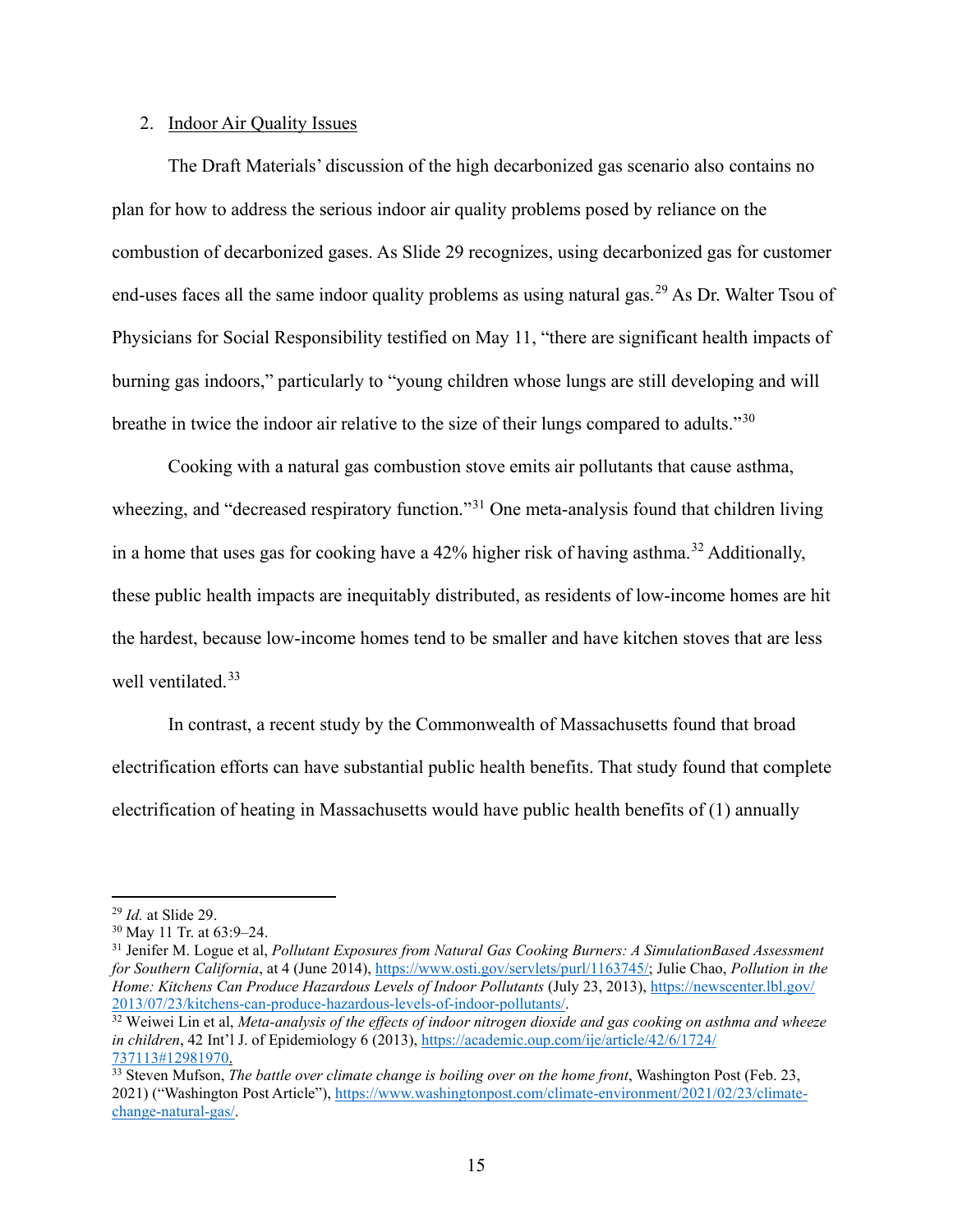avoiding 200 deaths from cardiovascular and respiratory illness; (2) annually avoiding 12,400 days of work absences; and (3) annually saving \$2.2 billion in healthcare costs.<sup>[34](#page-19-1)</sup> The final Business Diversification Study should contain a similar evaluation of the public health benefits of electrification and the public health costs of relying on natural gas or decarbonized gas.

The Draft Materials assign a "yellow" middle rating to the high decarbonized gas scenario, because it brings "no significant change" to the indoor air quality problems caused by natural gas.[35](#page-19-2) However, the public, as clearly shown in survey results, has rated action on indoor air quality among its top priorities for the Business Diversification Study.<sup>[36](#page-19-3)</sup> Failing to take any action on air quality should, properly, be assigned a "red" lowest rating on air quality. The harmful status quo is not acceptable, and Business Diversification Study should not suggest otherwise.

#### <span id="page-19-0"></span>3. Failure to Ensure Equitable Access to Electrification

A further problem with the high decarbonized gas scenario is that it unrealistically assumes that more privileged customers will not begin to electrify on their own in the face of rising gas costs, particularly from the more expensive varieties of decarbonized gas which the scenario assumes will be put into use. This will create an inequitable dynamic in which those who do not have access to the private capital needed to electrify are "left behind" on the gas network with indoor air quality problems and the rising infrastructure costs that are sometimes referred to as a "death spiral." Such an unplanned electrification process would be unjust and inequitable.

<span id="page-19-1"></span><sup>34</sup> Commonwealth of Massachusetts, *Massachusetts 2050 Decarbonization Roadmap*, at 43 (Dec. 2020) ("MA Decarbonization Roadmap")[, https://www.mass.gov/doc/ma-2050-decarbonization-roadmap/download.](https://www.mass.gov/doc/ma-2050-decarbonization-roadmap/download)

<span id="page-19-3"></span><span id="page-19-2"></span><sup>35</sup> Draft Materials at Slide 29. 36 *Id.* at Slide 26.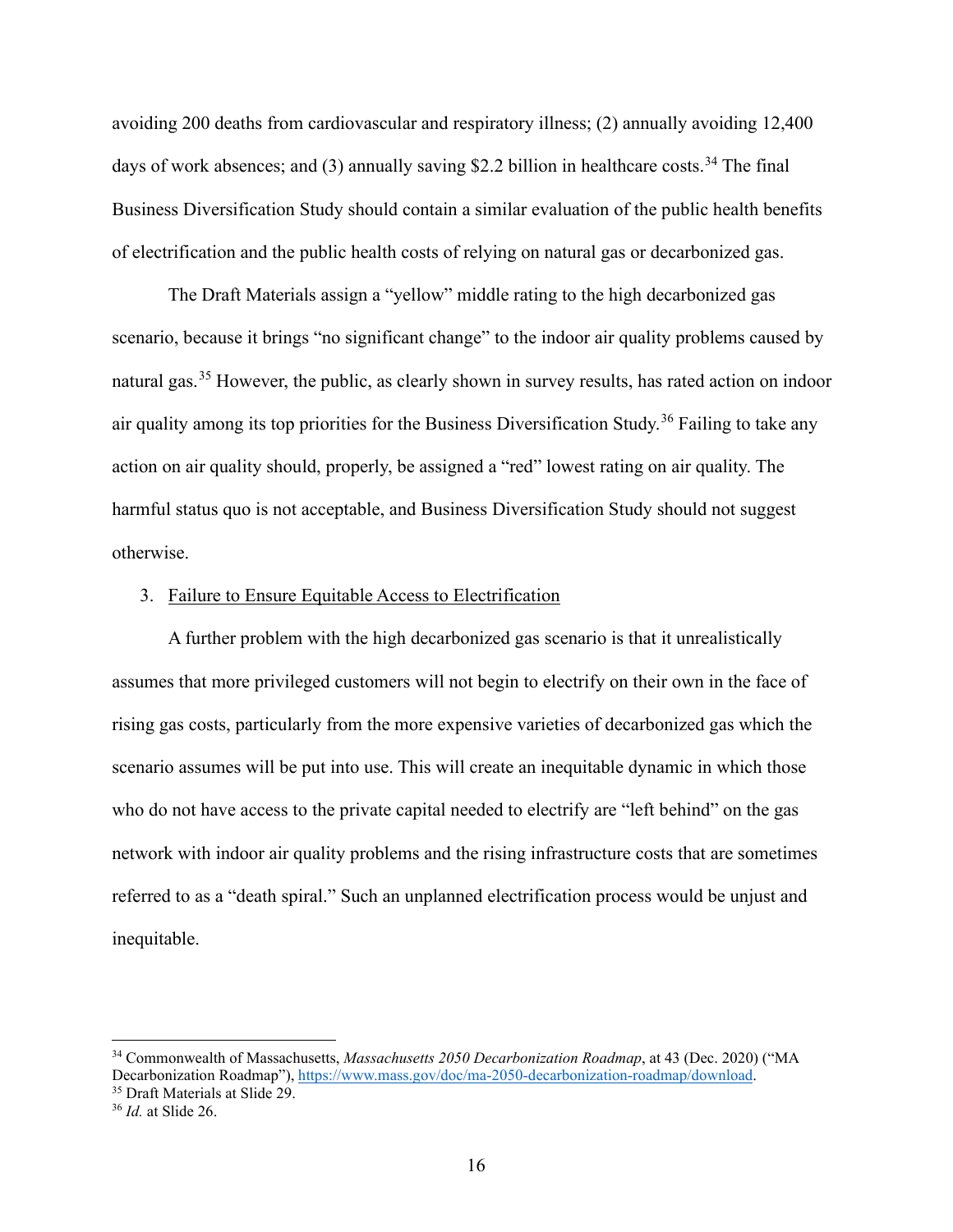In contrast, a high electrification pathway that is supported by public policy interventions and business model changes ensuring equitable access to electrification avoids these problems. There is no question that the privileged will have access to electrification. The only question is whether the City is willing to do the analysis and take the steps to ensure that electrification is accessible to all. How such an equitable approach to a high electrification scenario could be modeled is discussed further below.

#### <span id="page-20-0"></span>**C. High Electrification Scenario**

Given that decarbonized gas, under even the most optimistic possible conditions, could likely only ever supply a small proportion of current gas demand,  $37$  the Business Diversification Study needs to take a more serious and detailed look at the high electrification scenario. The hybrid electrification/decarbonized gas scenario is discussed further below, but even under that scenario, given the limitations on decarbonized gas supply, the City would effectively be facing a high electrification scenario, which will require many of the same policy approaches and business model adjustments needed for that scenario.

An additional reason why the high electrification scenario should be studied in more detail is that electrification has overwhelming stakeholder support. As the Draft Materials show, electrification has over 70% support, substantially higher than any other energy direction, including a hybrid electrification-decarbonized approach (about 50% support) and a decarbonized gas approach (about  $40\%$  support).<sup>[38](#page-20-3)</sup>

#### <span id="page-20-1"></span>1. Incomplete Affordability Analysis

<span id="page-20-2"></span><sup>37</sup> *See supra* Part III.B.1.

<span id="page-20-3"></span><sup>&</sup>lt;sup>38</sup> *Id.* at Slide 23. The Draft Materials do not provide any quantitative data from survey, but present survey results in a bar chart on Slide 23 with the specific percentages for scenarios left unlabeled, necessitating the above estimates.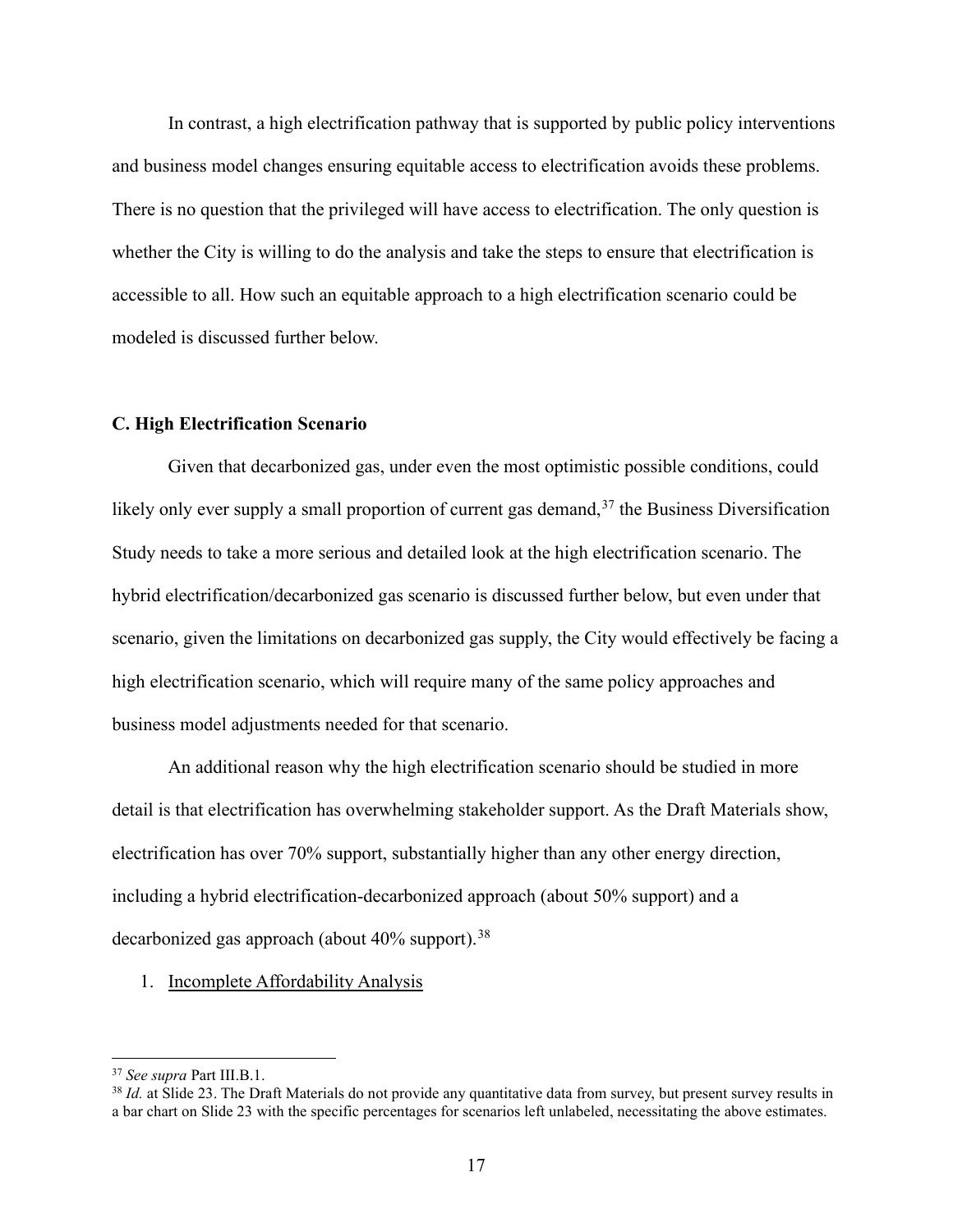The Draft Materials assign a yellow-coded middle rating to high electrification's impact on affordability, but fail to support this conclusion.<sup>[39](#page-21-0)</sup> Notably, the Draft Materials indicate that they are assuming the current size and cost of PGW's current infrastructure will only increase out to 2050.<sup>[40](#page-21-1)</sup> However, the Draft Materials do not explain why it is reasonable to assume that if the City decides to pursue a high electrification decarbonization pathway, PGW would also simultaneously need to indefinitely maintain a gas distribution system at 100% of its current size.

In order to be relevant and useful, any study of a high electrification scenario must model and factor in the cost savings possible through shrinking PGW's gas distribution infrastructure as it is replaced by electrification. Simply put, it is unreasonable to expect ratepayers to continue to pay for infrastructure that is not needed or used.

If under the high electrification scenario, ratepayers are not unreasonably saddled with continuing to pay to maintain PGW's entire current gas infrastructure for the next 30 years, the evidence shows that high electrification is a highly cost-effective way for residents to power their heating needs. As Slide 33 shows, over the long term, residents who electrify save money compared to continuing to use gas. $41$ 

This is consistent with findings by the Commonwealth of Massachusetts, which recently published a report detailing its roadmap to achieve net zero emissions by  $2050<sup>42</sup>$  $2050<sup>42</sup>$  $2050<sup>42</sup>$  As the report concluded, "[e]lectricity is the least-cost means of supplying zero-carbon energy, and in many cases, electrification also increases energy efficiency."[43](#page-21-4)

<span id="page-21-1"></span><span id="page-21-0"></span><sup>&</sup>lt;sup>39</sup> *Id.* at Slide 31.<br><sup>40</sup> *Id.* ("Electrification causes a shift of fixed gas system costs to customers who are not able to electrify[.]"). *See also*, *id.* at Slide 36, showing PGW's gas system costs increasing steadily out to 2050. 41 Draft Materials at Slide 33. 42 MA Decarbonization Roadmap at 4.

<span id="page-21-2"></span>

<span id="page-21-3"></span>

<span id="page-21-4"></span><sup>43</sup> Commonwealth of Massachusetts, *Energy Pathways to Deep Decarbonization: A Technical Report of the 2050 Decarbonization Roadmap Study*, at 1 ("MA Pathways to Deep Decarbonization Technical Report") (Dec. 2020), [https://www.mass.gov/doc/energy-pathways-for-deep-decarbonization-report/download.](https://www.mass.gov/doc/energy-pathways-for-deep-decarbonization-report/download)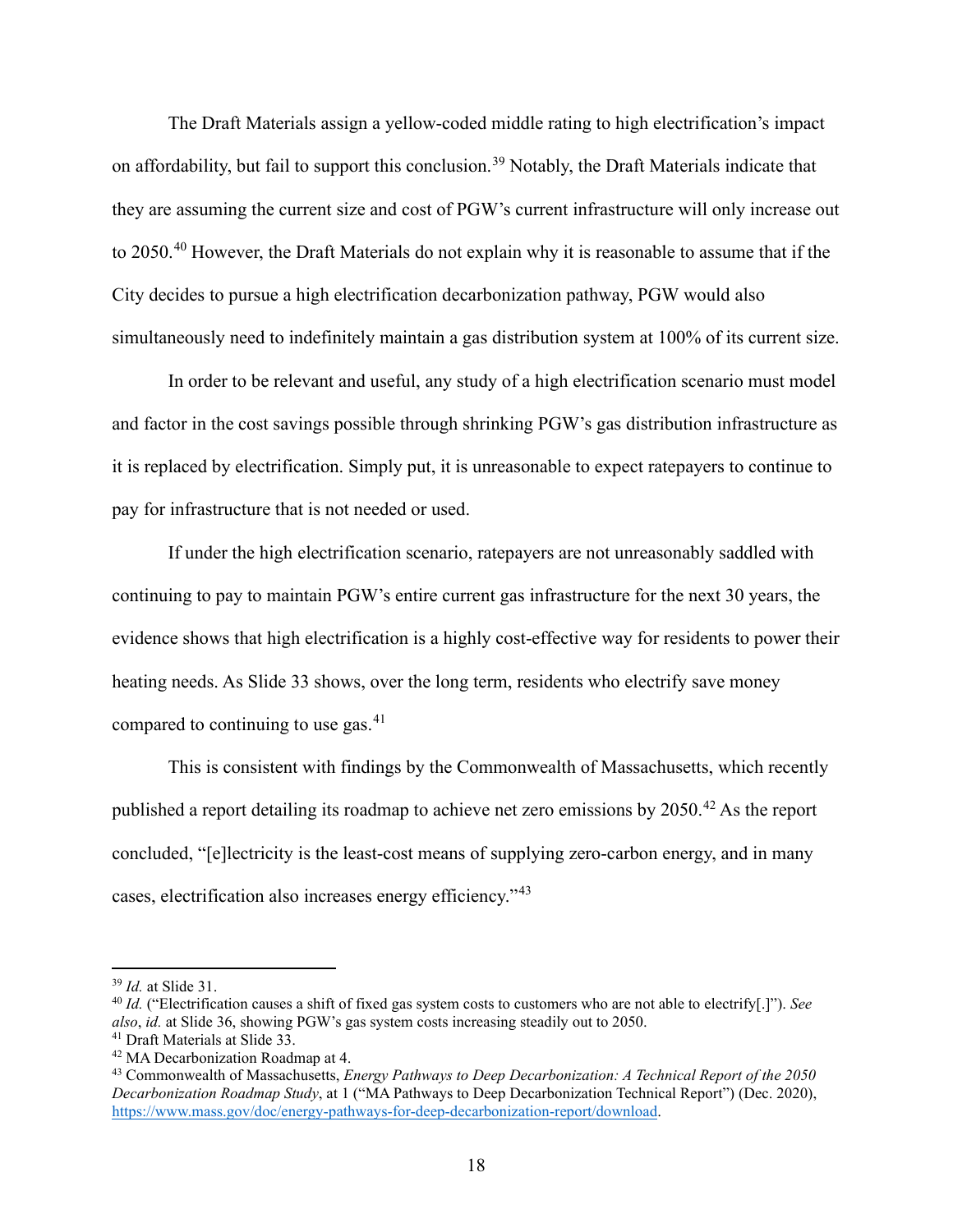As the Massachusetts report also concluded, "[a]cross a wide range of potential futures, electrification of end uses, particularly space heating through the use of electric heat pumps, was found to be the most economically advantageous and cost-effective decarbonization strategy for widespread deployment across the Commonwealth's building sector, especially for residences and homes[.]"<sup>[44](#page-22-0)</sup>

Finally, it is also important to note, for the purposes of affordability analysis, that electric heat pumps offer an additional benefit beyond what a gas furnace can provide: they offer affordable, highly-efficient cooling as well.<sup>[45](#page-22-1)</sup> Particularly as temperatures rise, extending the access of low-income residents to affordable cooling services, who might otherwise rely on inefficient window or portable air conditioning units, or go without, has important financial and public health benefits that must be factored into an affordability analysis.[46](#page-22-2)

Another critical omission is any modeling of adjustments to PGW's business model in assessing the affordability impacts of the high electrification scenario. The only slide in the Draft Materials that provides any discussion of the affordability impacts of high electrification is Slide 31, which contains an express admission that the analysis does not factor in any "diversifying strategies for PGW."[47](#page-22-3) Yet in any imaginable scenario in which the City decided to pursue the high electrification option, PGW's business model would need to be completely transformed.

The Draft Materials do not contain any modeling of options for that business model transformation, but it is essential that the Business Diversification Study does. The public

<span id="page-22-1"></span><span id="page-22-0"></span><sup>&</sup>lt;sup>44</sup> MA Decarbonization Roadmap at 45.<br><sup>45</sup> Commonwealth of Massachusetts, *Building Sector Report: A Technical Report of the Massachusetts Decarbonization Roadmap Study*, at 19 (Dec. 2020) ("MA Building Sector Decarbonization Technical Report"), [https://www.mass.gov/doc/building-sector-technical-report/download.](https://www.mass.gov/doc/building-sector-technical-report/download)

<span id="page-22-2"></span><sup>&</sup>lt;sup>46</sup> MA Pathways to Deep Decarbonization Technical Report at 45 ("For example, switching to an air-source heat pump provides space cooling benefits, with measurable public health benefits, likely directed to underserved communities, in the face of a warming climate.")

<span id="page-22-3"></span><sup>47</sup> Draft Materials at Slide 31.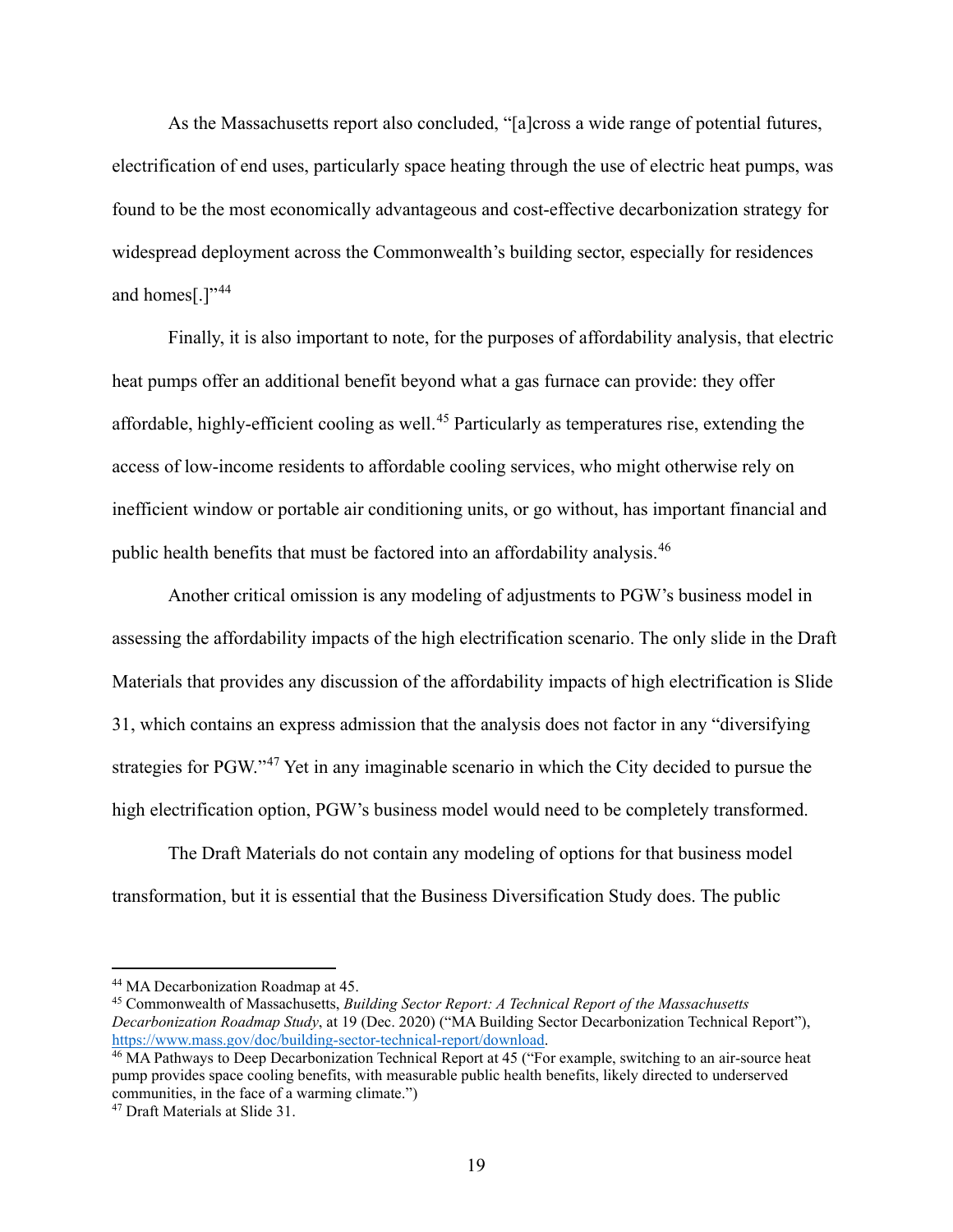deserves and needs a real study of the high electrification scenario that includes careful attention to and modeling of the business model options that can realize that vision in a just and equitable way.

The omission of business diversification strategies from the affordability assessment also appears to produce misleading conclusions about affordability in the Draft Materials. Slide 29, which contains a master chart of the ratings for all four evaluated scenarios, contains no disclaimer informing readers that the affordability ratings exclude the potential positive effects of business diversification strategies. It is only upon careful review of Slide 31, which discusses the affordability rating for the high electrification scenario, that it is disclosed that the rating ignores the affordability benefits of business diversification strategies. As noted above, what is really needed is actual modeling of such strategies. However, since the affordability ratings reflected in the master chart on Slide 29 do not include potential benefits of business model adjustments, at a minimum, this must be communicated to the reader with a prominent disclaimer.

Furthermore, the affordability evaluation of the high electrification scenario also appears to completely exclude the role of public policy interventions in protecting low-income ratepayers. However, it is not realistic to assume that if the City pursues the high electrification pathway, it would take zero action to protect low-income ratepayers. A more useful approach for the Business Diversification Study would be to model the effects of different policy interventions the City could deploy, to help identify the most effective ones. As noted above, the Philadelphia Energy Authority's Built to Last program represents a promising paradigm.<sup>[48](#page-23-0)</sup>

Additionally, Slide 64, which presents an "Energy Cost Comparison," is also misleading.[49](#page-23-1) Although the headline of the slide announces that it addresses "rate affordability,"

<span id="page-23-0"></span><sup>&</sup>lt;sup>48</sup> Built to Last Overview.

<span id="page-23-1"></span><sup>49</sup> Draft Materials at Slide 64.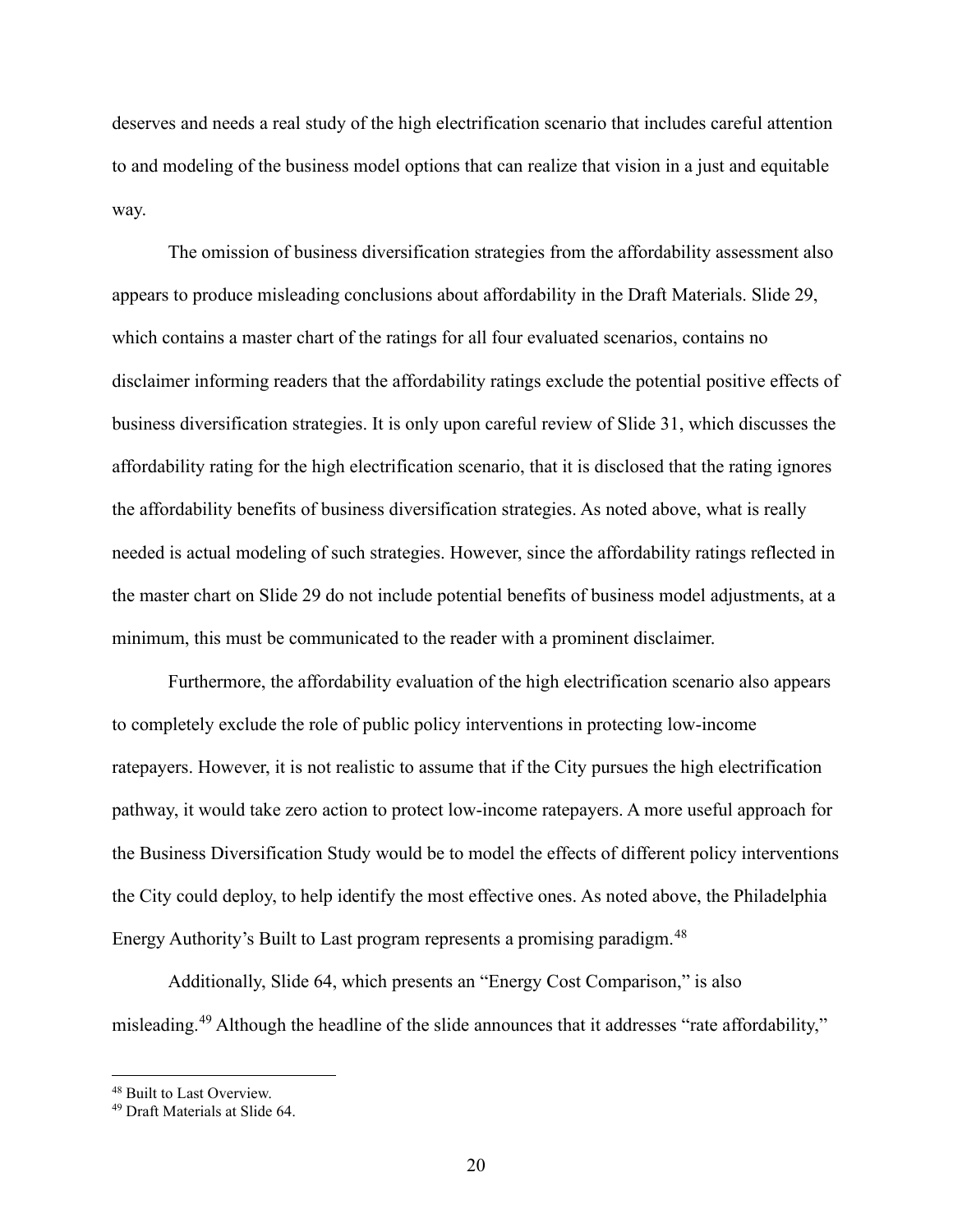the slide actually only contains information about the projected per-unit cost of electricity and gas over time.<sup>[50](#page-24-1)</sup> As the slide notes, the chart does not include as part of the "Energy Cost" for gas the monthly fixed charges that must be paid for gas service.<sup>[51](#page-24-2)</sup> As the slide also notes, the per-unit cost of energy is not a particularly relevant criterion for customers, because highly efficient electric heat pumps use many fewer units of energy than gas heating systems.<sup>[52](#page-24-3)</sup>

On the contrary, residents concerned with "rate affordability" need to know the monthly total cost of different energy options, not the per-unit cost of energy supply for a fictional world in which all home heating system types consume an identical number of units of energy and in which gas customers pay no fixed monthly charges. Accordingly, this chart should be removed and replaced with a chart of average monthly total energy cost projections, which includes consideration of per-unit energy costs but also properly considers average energy consumption as well as the monthly fixed charges that residents would have to pay for gas service.

#### <span id="page-24-0"></span>2. Incomplete Revenue Analysis

On Slide 38, the Draft Materials discuss revenue impacts from electrification.<sup>[53](#page-24-4)</sup> Electrification is assigned the lowest "red" ranking on revenue impacts.<sup>[54](#page-24-5)</sup> The slide notes that "new revenue sources and business models" will be needed to cover PGW's system costs.[55](#page-24-6) However, like the discussion of affordability, the treatment of revenue impacts suffers from the same two flaws: (1) it unreasonably assumes that under a high electrification scenario, PGW will continue to pay enormous sums to maintain a gas distribution system of identical size out to 2050 even while nearly all its customers electrify, and (2) it unreasonably fails to examine whether or

<span id="page-24-3"></span><sup>52</sup> *Id.*

<span id="page-24-6"></span><span id="page-24-5"></span><sup>55</sup> *Id*.

<span id="page-24-1"></span><sup>50</sup> *Id.*

<span id="page-24-2"></span><sup>51</sup> *Id.*

<span id="page-24-4"></span><sup>53</sup> *Id.* at Slide 38. 54 *Id.*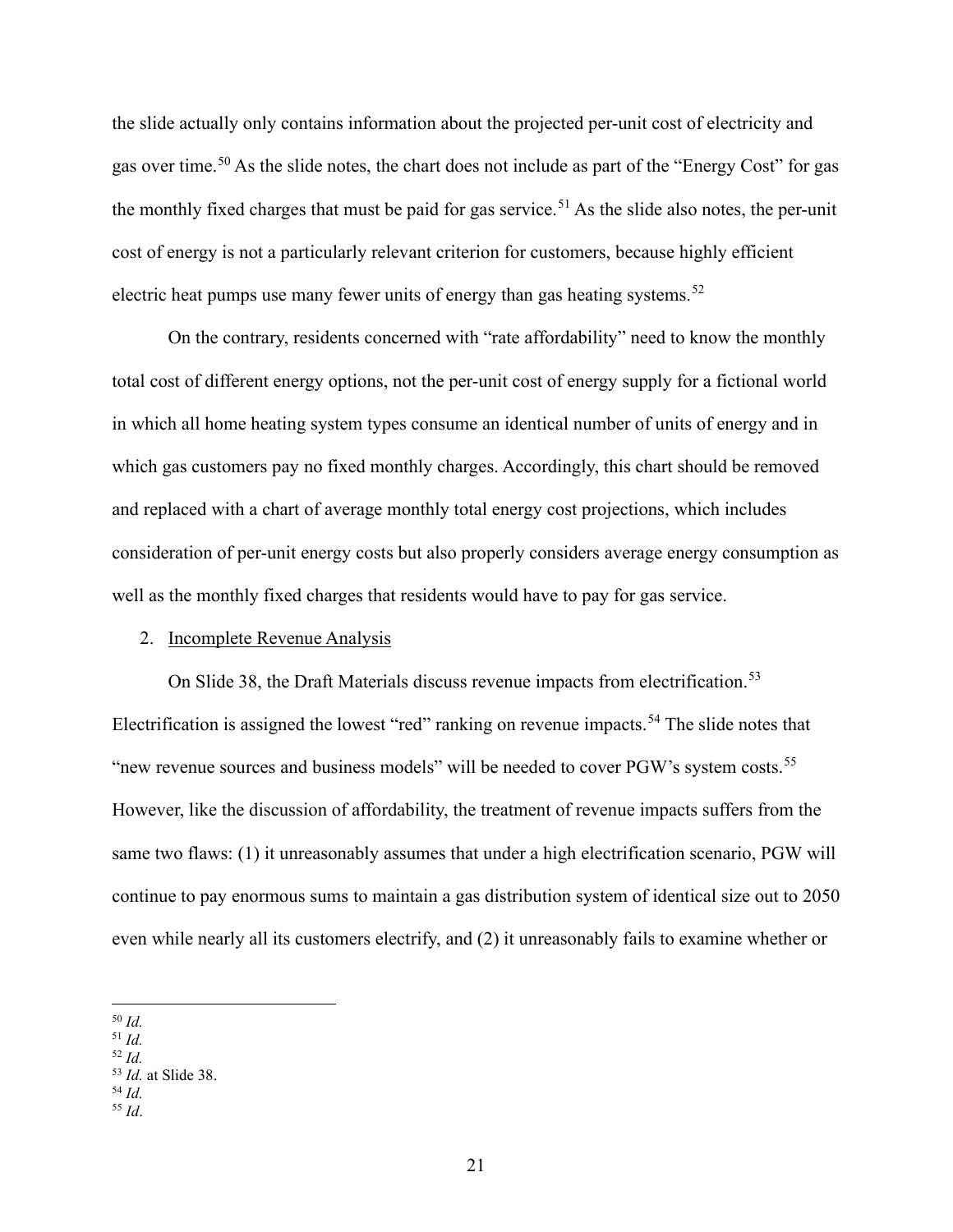not new business models could meet PGW's revenue needs, particularly where PGW's infrastructure cost fall as the size of its gas distribution system is reduced over time.

It does not take much analysis to determine that if PGW changes none of its costs, removes its traditional revenue source, and adds no new revenue sources, it will experience negative revenue impacts. But these assumptions are not realistic, as no gas utility decarbonization process would ever unfold in such a fashion. What is needed instead is real business modeling of (1) potential infrastructure cost reductions and (2) potential revenue streams available from different business diversification strategies. The Draft Materials failed to perform these tasks. The Business Diversification Study can, and must, do better.

As Slide 38 itself recognizes, there are numerous potential business diversification options consistent with high electrification that could produce additional revenue for PGW, including heat as a service, weatherization and energy efficiency services, strategic electrification, utility-led financing options, and networked geothermal.<sup>[56](#page-25-0)</sup> All of these options, as well as other options discussed elsewhere in the Draft Materials, such as developing community solar projects,<sup>[57](#page-25-1)</sup> must be modeled in order to understand what the revenue impacts (and opportunities) of a high electrification scenario would be. Concluding that a high electrification future will have large revenue impacts on PGW depends on ignoring the potential revenue generation from the many diversification strategies consistent with high electrification. This is not appropriate for a Business Diversification Study, which should be centrally focused on assessing the possible revenue from different diversification options, in order to support an informed choice between those options.

<span id="page-25-0"></span><sup>56</sup> *Id*.

<span id="page-25-1"></span> $57 \overline{Id}$ .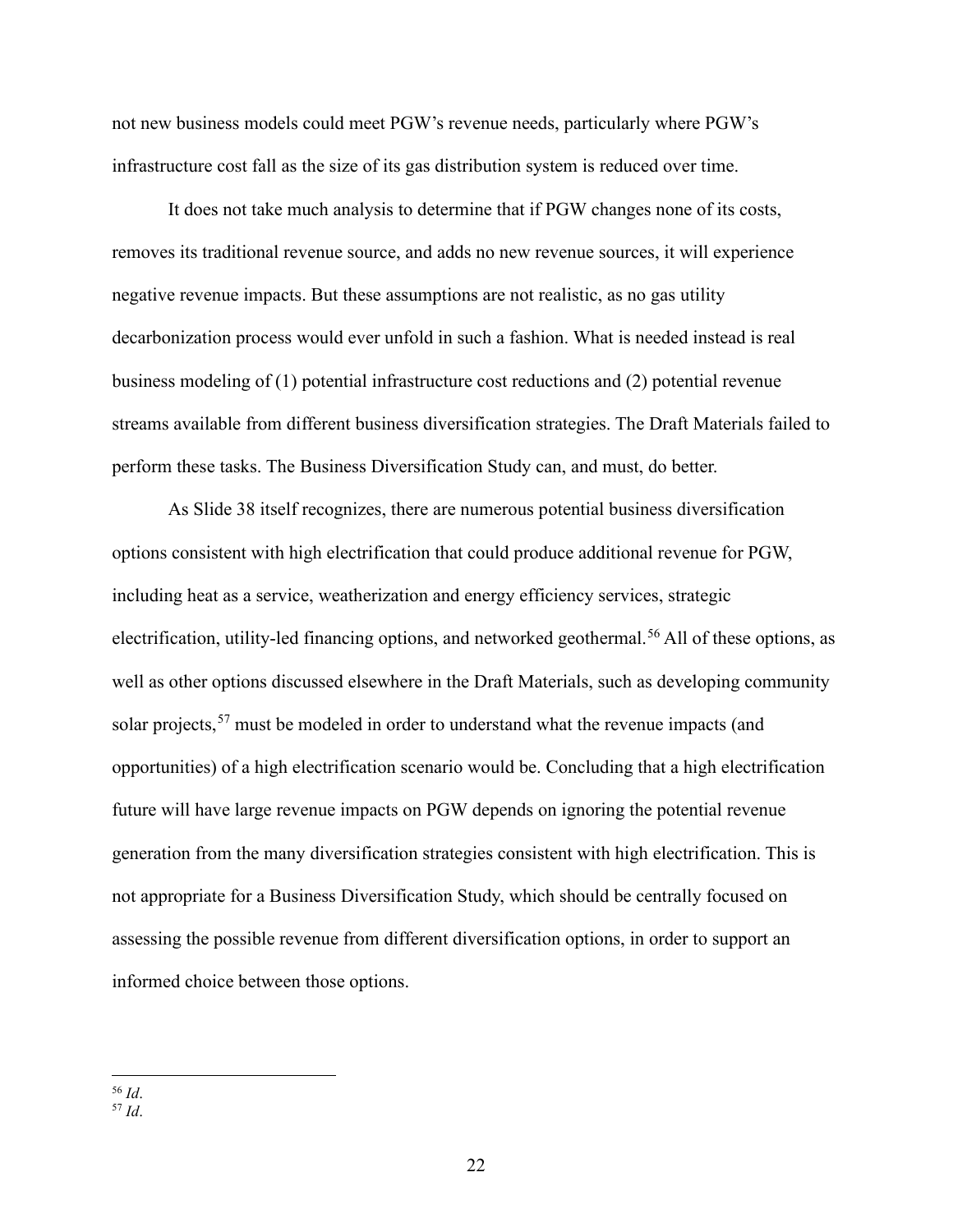Accordingly, since the Draft Materials contain no information on whether or not, under a high electrification scenario, potential cost reductions paired with new additional revenue streams could meet PGW's revenue needs, the "red" lowest rating for high electrification in the revenue impacts area should be removed, because it is unsupported. That rating should be filled in based on actual business modeling once completed.

#### <span id="page-26-0"></span>**D. Hybrid of Electrification and Decarbonized Gas Scenario**

The Draft Materials' discussion of the hybrid electrification-decarbonized gas scenario also suffers from the same twin flaws of assuming all of PGW's infrastructure costs stay the same and that PGW gains no new revenue sources from business diversification opportunities.<sup>[58](#page-26-2)</sup> Having discussed those flaws at length above, these Comments will not dwell on them further here.

#### <span id="page-26-1"></span>1. Missing Proportionality Analysis

One problem particular to this hybrid scenario is that the Draft Materials do not make clear the modeling assumptions supporting the projected amount of demand that would be met with decarbonized gas. Slide 63 suggests that the hybrid scenario analysis assumes that 25% of annual heating demand will be met by decarbonized gases, primarily biomethane.<sup>[59](#page-26-3)</sup> The basis for determining this percentage is unclear, and should be further explained in the Business Diversification Study.

However, given the serious cost and supply constraints on decarbonized gas, especially biomethane, there are serious questions about whether meeting such a 25% proportion of demand would be feasible.<sup>[60](#page-26-4)</sup> It should be further explained how and why it is reasonable to assume that

<span id="page-26-2"></span><sup>58</sup> Draft Materials at Slide 32. 59 *Id.* at Slide 63.

<span id="page-26-4"></span><span id="page-26-3"></span><sup>60</sup> *See supra* Part III.B.1.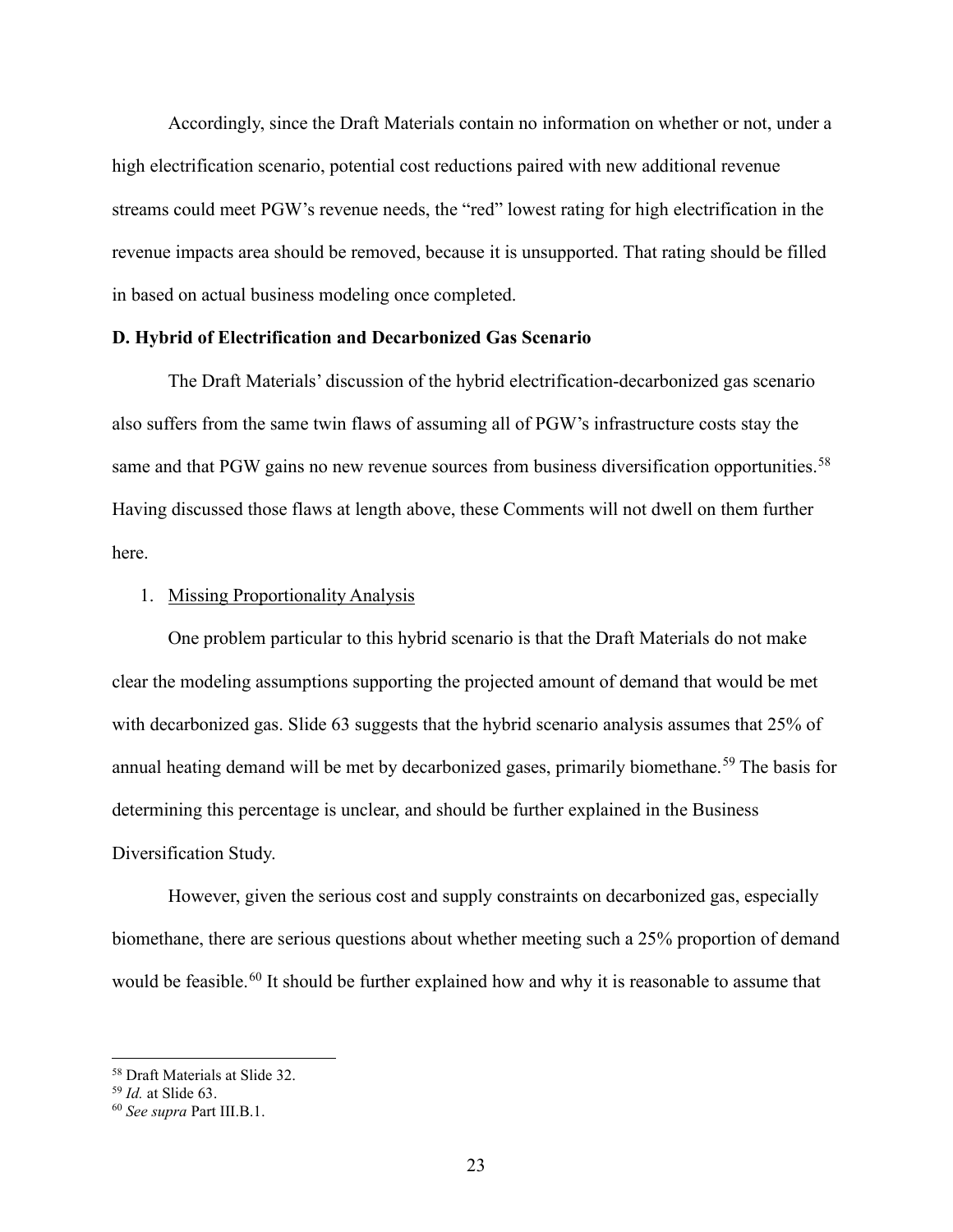those constraints will be overcome. If they are not, a hybrid electrification-decarbonized gas scenario may very well end up very similar to the high electrification scenario, requiring many of the same infrastructure cost reductions and business model adaptations. The Business Diversification Study, to be useful, must grapple with these issues.

#### <span id="page-27-0"></span>2. Redundancy Issues

The Draft Materials also indicate that the hybrid electrification-decarbonized gas scenario under review assumes that residents that have installed electrified heating and cooking solutions will also keep their gas furnace and will use decarbonized gas for heat "during the coldest periods of winter."[61](#page-27-1) The Draft Materials state that heat pumps "are sensitive to outside temperature" and thus a gas furnace is needed "as a backup source of heat."<sup>[62](#page-27-2)</sup>

However, the Draft Materials provide no technical basis for their claim that heat pumps cannot work in cold temperatures. In contrast, the Commonwealth of Massachusetts recently studied options for achieving full decarbonization by 2050, and concluded that heat pumps are an extremely efficient and effective way to meet the heating (and cooling and dehumidification) needs of Massachusetts residents:

As systems that can provide heating, cooling, and dehumidification, electric heat pumps provide a single-equipment solution for meeting the entire typical range of building space conditioning needs. And they can do so extremely efficiently: by extracting and moving ambient heat, rather than producing it through combustion, currently-available heat pumps can deliver two to six times the amount of energy that they consume year-round, including during periods of bitter cold winter weather. This high level of energy efficiency drives the cost-effectiveness of heat pump technology, particularly as an affordable solution for widespread deployment.<sup>[63](#page-27-3)</sup>

<span id="page-27-1"></span><sup>61</sup> Draft Materials at Slide 17. 62 *Id.*

<span id="page-27-2"></span>

<span id="page-27-3"></span><sup>63</sup> MA Decarbonization Roadmap at 45.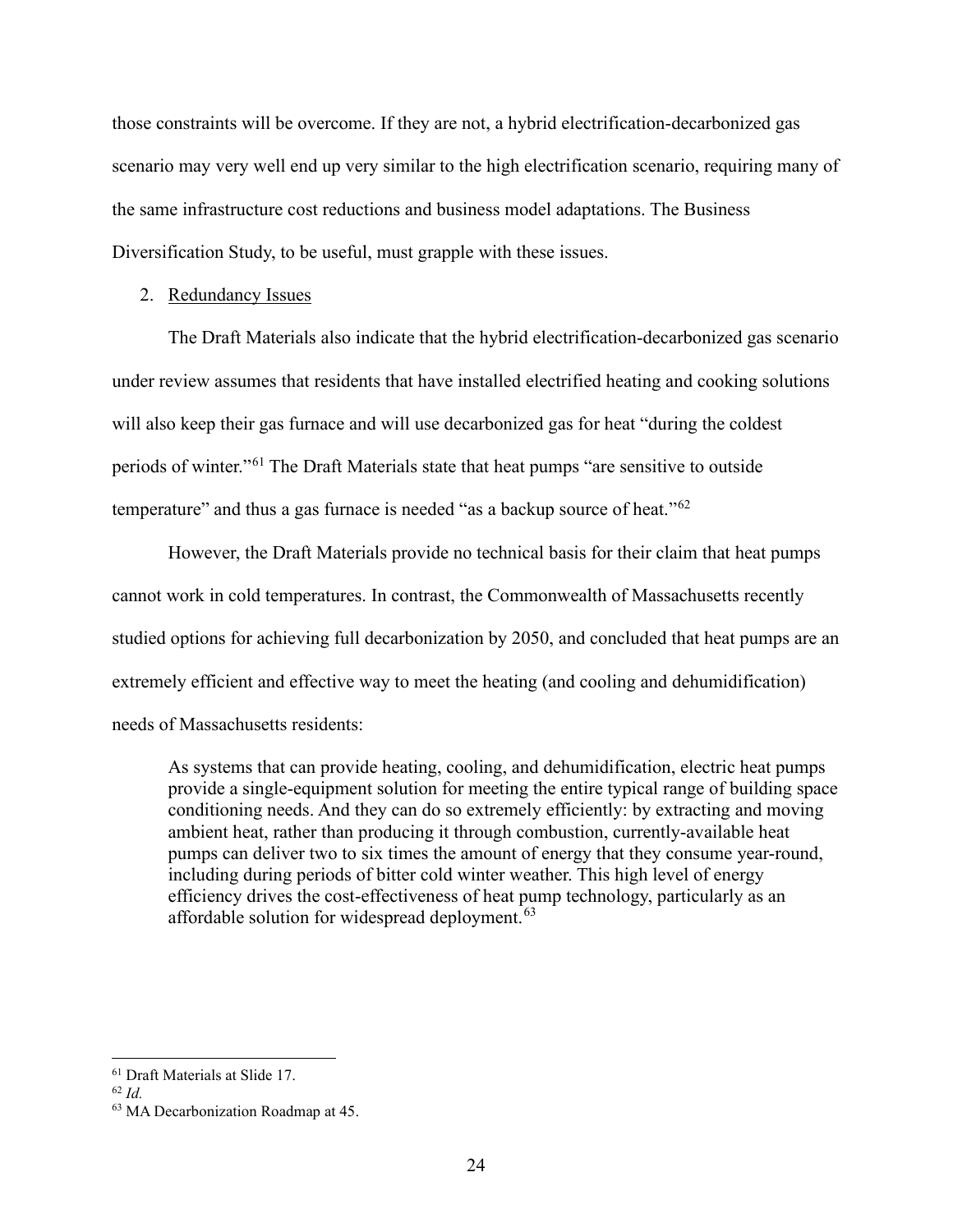As the Commonwealth of Massachusetts has confirmed, heat pumps have been "proven to work as a building's only heating source."<sup>[64](#page-28-0)</sup>

It is worth noting that Massachusetts, located to the north of Pennsylvania in a colder climate zone, typically experiences colder winters than Pennsylvania. It is unclear why heat pumps, which work very well in Massachusetts winters, could not work equally well in Philadelphia winters.

It is also notable that the Draft Materials do not describe, under the high electrification scenario, any problem at all with residents fully relying on electrified heat. As such, it is also unclear why the Draft Materials assume that only when residents electrify under the hybrid scenario (but not under the high electrification scenario) do those residents also need to keep their gas appliances and periodically use them.

In general, it is unclear why, technologically, heat pumps could not serve as a building's sole heat source. It is possible that in certain buildings, installation of a heat pump sized properly to meet a building's full heating needs may be very expensive or impossible, and if that is the case, the modeling should adopt a reasonable estimate of the number of such buildings and factor that in.

However, the Draft Materials' apparent assumption that all heat pumps installed in all buildings under a hybrid scenario need to have "backup" from gas heat for when the weather gets cold in unsupported. If that assumption is dropped, the study must supply an alternative reason why the entire current gas network must be maintained under the hybrid scenario, at great cost to ratepayers.

<span id="page-28-0"></span><sup>64</sup> MA Building Sector Decarbonization Technical Report at 19.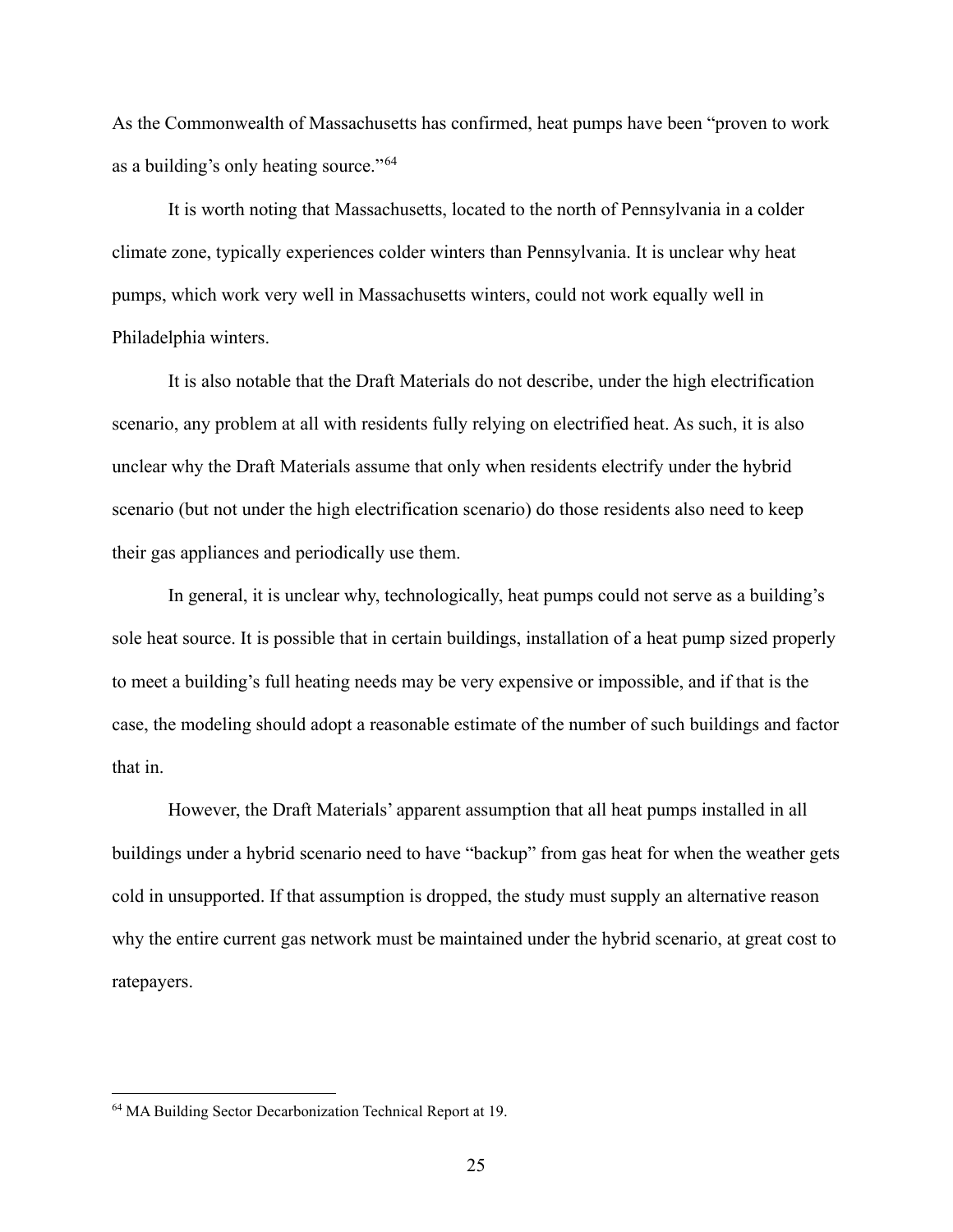Finally, it should be noted that if nearly all Philadelphians switch to heat pumps for heating, this may require additional some investment in the electric distribution grid to support the increased winter electric demand. Yet the amount of the added investment needed may turn out to be relatively small. The distribution grid is already built out to handle heavy summer electric demand, with peaks driven by air conditioning. Additionally, "peak management" technologies such as energy efficiency, demand response, and energy storage can help reduce the costs of adapting the grid. Further, as residents transition off gas, the gas network can be gradually decommissioned, providing savings on gas infrastructure costs. All of these factors should be considered as part of an "apples to apples" comparison of the costs of a high electrification scenario to other scenarios. However, it is difficult to imagine how any necessary electric distribution grid investments would come close to or exceed the infrastructure costs of maintaining a full-sized gas distribution network indefinitely.

#### <span id="page-29-0"></span>**E. Hybrid of Electrification, Decarbonized Gas, and Networked Geothermal Scenario**

The final scenario assessed in the Draft Materials is a hybrid that combines electrification, decarbonized gas, and networked geothermal. Like the other scenario assessments, it should be noted that this one too suffers from a failure to assess the possibility of shrinking PGW's total system size and a failure to model the amount of revenue potentially available to PGW from business diversification strategies. Since these matters are addressed above, they will not be addressed again here.

The primary problem specific to this assessment is its lack of detail. The Draft Materials provide little information about how networked geothermal might work as part of PGW's future, and note that "[a]dditional research on this concept is required."[65](#page-29-1) Although Slide 34 indicates a

<span id="page-29-1"></span><sup>65</sup> Draft Materials at Slide 34.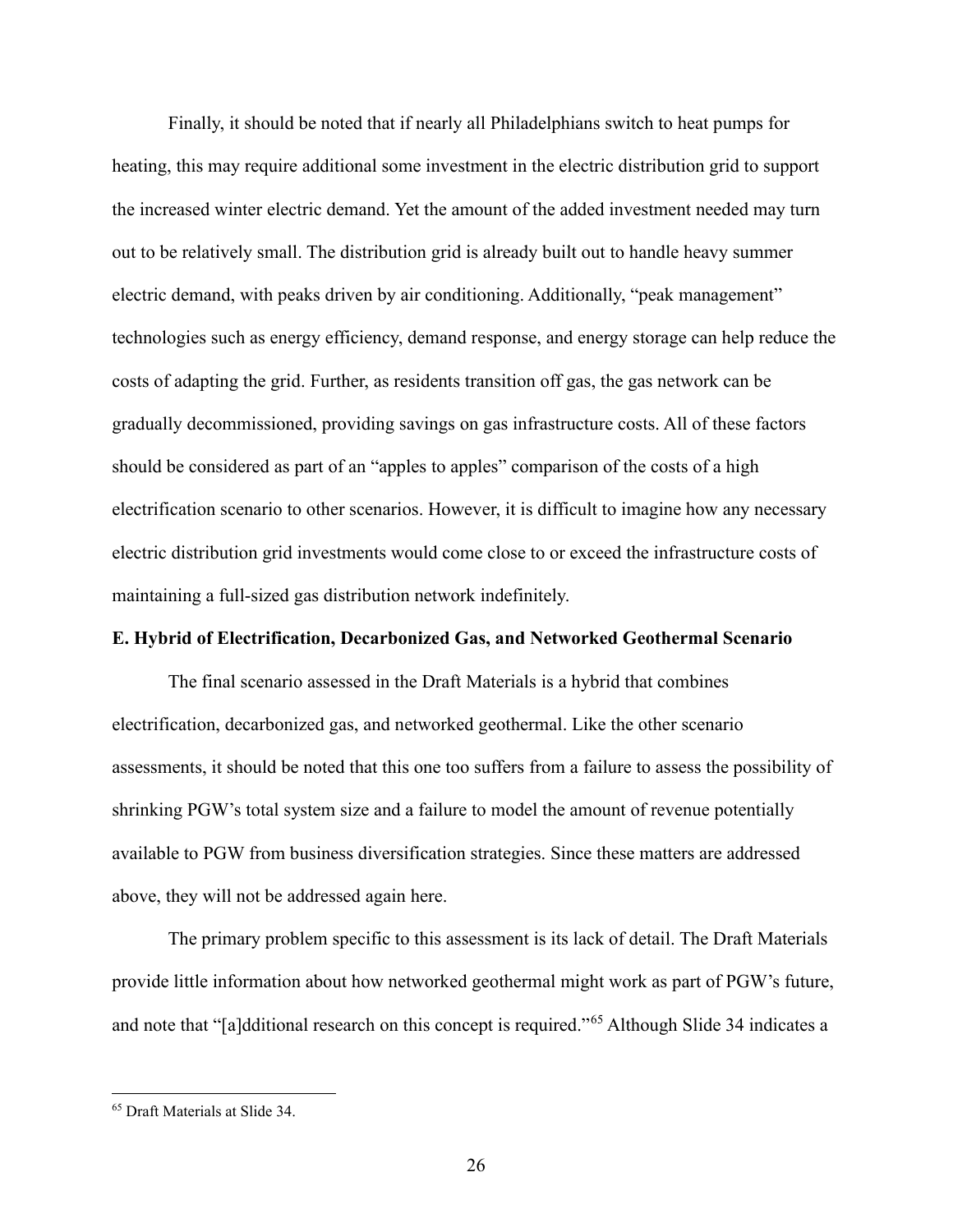high-level estimate of residents that could be served by networked geothermal, no basis is provided for that estimate, which likely understate the potential of networked geothermal.<sup>[66](#page-30-0)</sup> Further research is indeed required, which is part of why a networked geothermal pilot, as discussed further below, is important.

One framing issue that should be corrected is that networked geothermal is discussed only as part of a hybrid with both electrification and decarbonized gas. However, there is no basis to conclude that networked geothermal should only be studied as part of a scenario also including decarbonized gas. Networked geothermal systems do not use gas for any function, but instead use electricity to move water through pipes underground. As such, networked geothermal systems are fully consistent with a high electrification future, and if PGW were to engage in the installation and maintenance of networked geothermal systems, this added revenue opportunity could be an ideal component of a business diversification strategy supporting a high electrification scenario. Unless it is shown that there is some need or gap that only decarbonized gas can fill, it should not be assumed that networked geothermal can only be studied alongside decarbonized gas.

Finally, as a technical note, the Draft Materials mischaracterize the functioning of networked geothermal technology (which the Draft Materials refer to as "Geothermal MicroDistricts").<sup>[67](#page-30-1)</sup> Slide 3 states that networked geothermal systems carry "piped hot water" between multiple buildings.<sup>[68](#page-30-2)</sup> This is inaccurate. In fact, networked geothermal systems can carry water of varying temperatures, which is important because this means they can provide not just heating, but also cooling services, like air source heat pumps.

<sup>66</sup> *Id.*

<span id="page-30-1"></span><span id="page-30-0"></span> $\frac{67}{68}$  *Id.* at 3.

<span id="page-30-2"></span>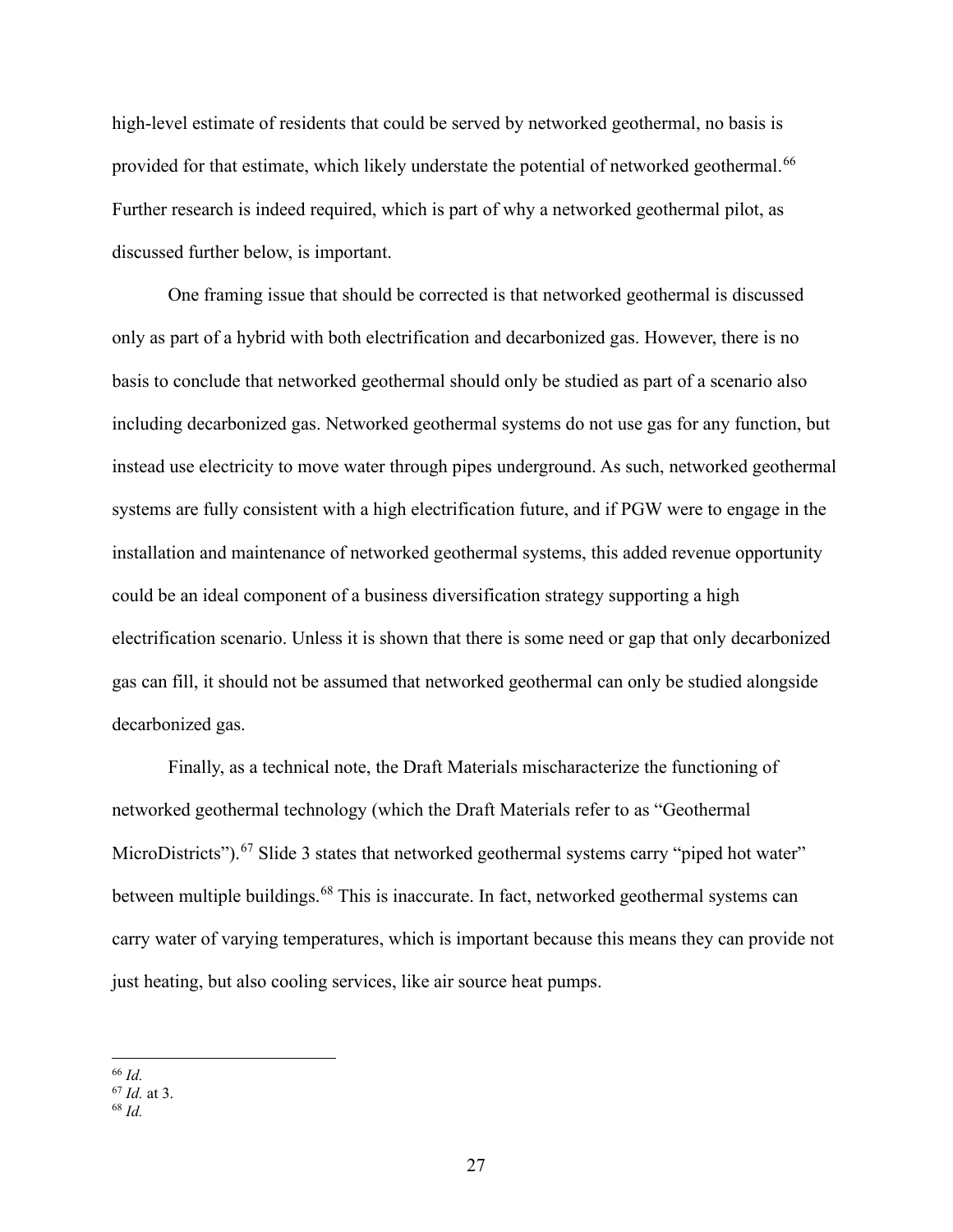This has design and engineering implications, because the most efficient design of a networked geothermal system is to link buildings with different heating and cooling needs, such as residences, offices, and businesses, in order to be able to store heat shed from cooling one location and transfer it later to another location to provide heating.<sup>[69](#page-31-2)</sup> As the nonprofit HEET explains, "[i]magine a supermarket with its fridges humming all the way through the winter. It's going to be rejecting heat into that shared loop of water, making the water hotter. That heat can then be used by the homes down the street."[70](#page-31-3)

Finally, it should be noted that infrastructure costs for networked geothermal could be recouped over very long time-frames. Drilling the necessary boreholes will require a considerable upfront expense, but those boreholes will last many decades and require little maintenance. Additionally, the City should explore options for incorporating water mains and sewage pipes into networked geothermal systems, a task for which PGW could partner with the Philadelphia Water Department.<sup>[71](#page-31-4)</sup> If some heat pumps within the system transfer heat into and out of water mains or sewage pipes, that could reduce the need to drill boreholes. Fewer boreholes would mean a lower capital cost for the system.<sup>[72](#page-31-5)</sup>

## <span id="page-31-0"></span>**IV. The City Should Pursue a Networked Geothermal Pilot Program**

#### <span id="page-31-1"></span>**A. Developing a New Revenue Source**

The City has committed, as part of its plan to take action to decarbonize PGW, to pursue a pilot program informed by the findings of the Business Diversification Study.<sup>[73](#page-31-6)</sup> Networked

<span id="page-31-2"></span><sup>&</sup>lt;sup>69</sup> HEET Written Testimony, at  $6-7$  (May 11, 2021) ("HEET Testimony"),<br>https://www.dropbox.com/s/2vc5y27dezs7l3d/HEET%20Written%20Testimony%2005-11-21.pdf?dl=0. <sup>70</sup> Id. at 6.<br><sup>71</sup> Lilli Ambort & John Farrell, *Water Main Geothermal: Could Existing Water Pipes Replace Dirty Energy* 

<span id="page-31-4"></span><span id="page-31-3"></span>*Utilities?*, at 7–9, Institute for Local Self-Reliance (Oct. 2020), [https://ilsr.org/report-water-main-geothermal/.](https://ilsr.org/report-water-main-geothermal/) <sup>72</sup> *Id*.

<span id="page-31-6"></span><span id="page-31-5"></span><sup>72</sup> *Id*. 73 City of Philadelphia, *PGW Business Diversification Study Kicks Off* (Sept. 2, 2020), [https://perma.cc/3HXV-](https://perma.cc/3HXV-WRRZ)[WRRZ.](https://perma.cc/3HXV-WRRZ)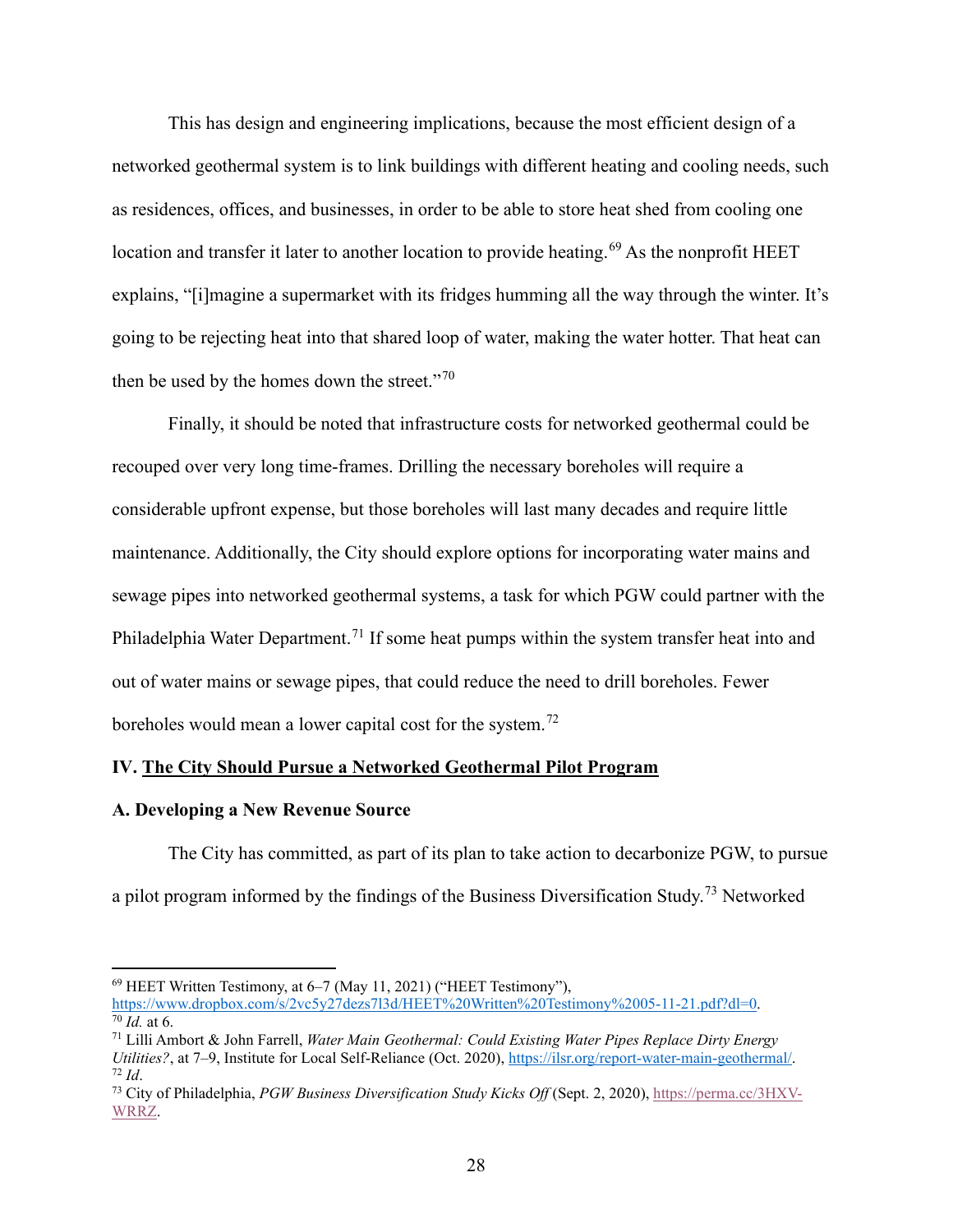geothermal technology is an ideal candidate for such a pilot, due to a number of key characteristics. First, networked geothermal represents a potential new decarbonized revenue source for PGW. As the Draft Materials indicate, a key challenge for PGW in decarbonizing is setting up new revenue streams to replace its traditional revenue source, distributing gas. Networked geothermal is a promising candidate. A networked geothermal system can repurpose existing gas distribution lines and rights of way to instead carry water that can be used to provide heating and cooling using geothermal energy. PGW could pilot a "heat and cooling as a service" business model by repurposing portions of its infrastructure to provide networked geothermal heating and cooling to residents and businesses. This would allow such repurposed infrastructure to not simply be a cost center, but a tool to generate revenue in a decarbonized future.

#### <span id="page-32-0"></span>**B. Providing and Maintaining Union Jobs**

Second, networked geothermal provides an opportunity to provide and maintain union jobs for PGW workers. Much of the labor required to install and maintain a networked geothermal system draws on skills similar to those needed for working with gas pipes, which PGW's union workforce has. A networked geothermal pilot would be a "shovels in the ground" project that could put such skilled union labor to work building a sustainable future for PGW.

#### <span id="page-32-1"></span>**C. A Learning Opportunity**

Networked geothermal pilots are underway or under consideration in a number of jurisdictions, including Massachusetts<sup>[74](#page-32-2)</sup> and New York,<sup>[75](#page-32-3)</sup> all of which provide opportunities that the City could learn from in designing its own pilot. Moreover, the nonprofit HEET convenes a

<span id="page-32-2"></span><sup>74</sup> Justin Gerdes, *Massachusetts Pilot Project Offers Gas Utilities a Possible Path to Survival*, Greentech Media (Aug. 6, 2020) [https://www.greentechmedia.com/articles/read/can-gas-companies-evolve-to-protect-the-climate](https://www.greentechmedia.com/articles/read/can-gas-companies-evolve-to-protect-the-climate-and-save-their-workers)[and-save-their-workers.](https://www.greentechmedia.com/articles/read/can-gas-companies-evolve-to-protect-the-climate-and-save-their-workers)

<span id="page-32-3"></span><sup>75</sup> Samantha Gilman, *New York, Massachusetts Utilities Investigate Potential New Business Model: Community-Scale Geothermal*, Electric Power Research Institute (Jan. 26, 2021), [https://energycentral.com/o/EPRI/new-york](https://energycentral.com/o/EPRI/new-york-massachusetts-utilities-investigate-potential-new-business-model)[massachusetts-utilities-investigate-potential-new-business-model.](https://energycentral.com/o/EPRI/new-york-massachusetts-utilities-investigate-potential-new-business-model)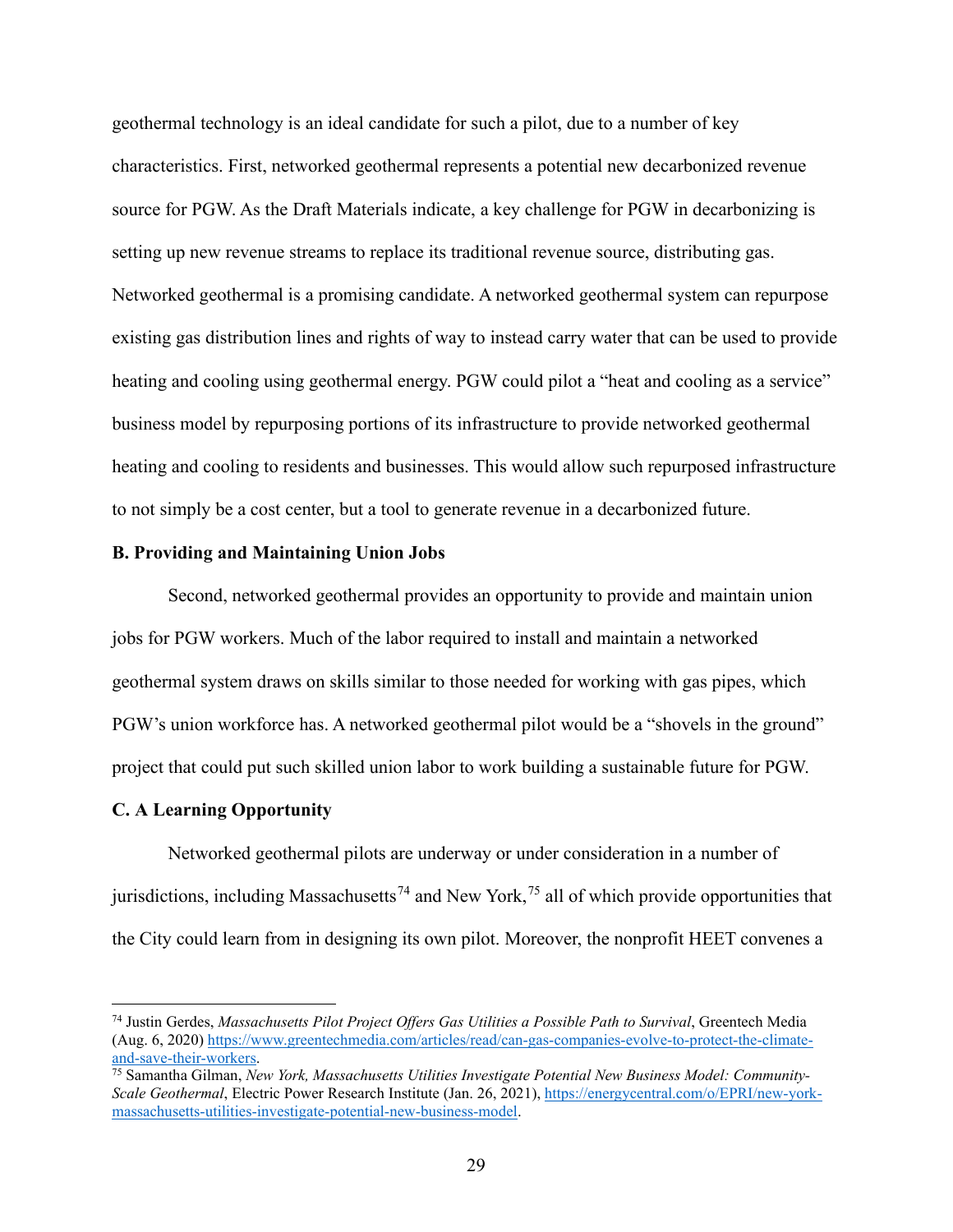consortium on networked geothermal deployment, including representatives from jurisdictions implementing pilots, that the City could participate in and learn from.<sup>[76](#page-33-2)</sup>

While there is abundant information available on best practices from the above sources, a networked geothermal pilot in PGW's service territory would provide an essential learning opportunity for how such best practices could be applied here. While networked geothermal may provide a "win-win-win" combination of decarbonizing, generating revenue, and providing union jobs, it will take experimentation to test out its prospects and to assess opportunities to scale. A properly designed and resourced networked geothermal pilot program could provide that opportunity.

#### <span id="page-33-0"></span>**V. Further Public Participation is Essential to the Just Transition of PGW**

#### <span id="page-33-1"></span>**A. The City Must Provide a Full Draft of the Study for Public Comment**

Further public participation is essential to the just transition of PGW to a fully decarbonized future. To start, the public must have an opportunity to provide feedback and comments on a full draft of the Business Diversification Study. As noted above, the City promised this opportunity. In the City's own words, the City committed to the following: "Issue drafts of the outline and study: Like the City's process for receiving feedback on regulations, drafts of the outline and study will be available for public review and comment."<sup>[77](#page-33-3)</sup>

With all of the information missing from the Draft Materials, not providing a full draft of the Business Diversification Study is effectively locking the public out of participating in its creation. Providing a set of PowerPoint slides describing the study is not an adequate substitute for providing a full draft of the study as promised.

<span id="page-33-2"></span><sup>76</sup> HEET, HEET Community Charrettes, [https://heet.org/2021/03/01/heet-community-charrettes/.](https://heet.org/2021/03/01/heet-community-charrettes/)

<span id="page-33-3"></span><sup>77</sup> City of Philadelphia, *PGW Business Diversification Study Kicks Off* (Sept. 2, 2020), [https://perma.cc/3HXV-](https://perma.cc/3HXV-WRRZ)[WRRZ.](https://perma.cc/3HXV-WRRZ)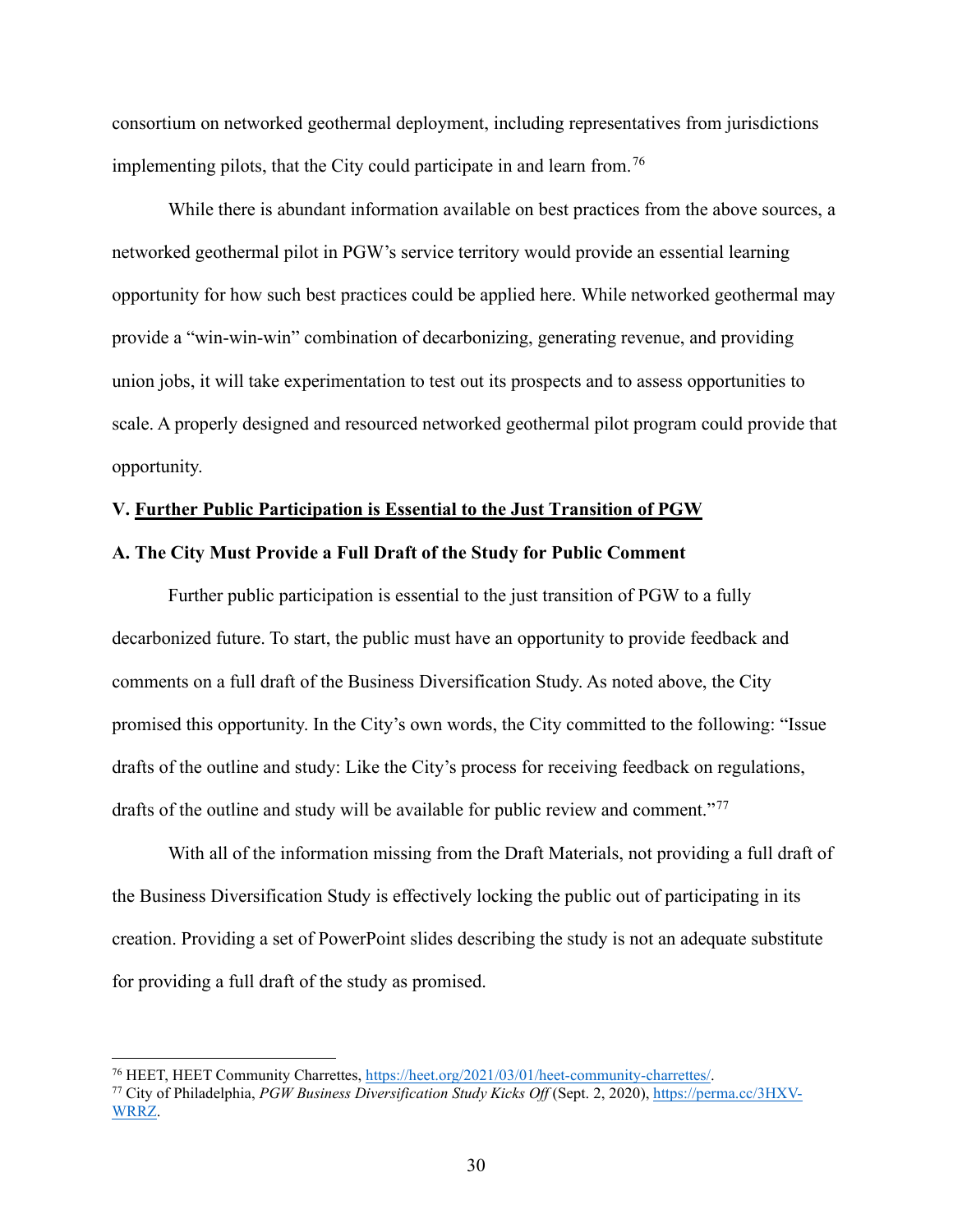A solution to this problem would be to schedule a hearing at which members of the public can submit oral and written comments on a full draft of the Business Diversification Study. Then, the City can consider those comments, respond to them, and create a final draft of the Business Diversification Study. Given the complex challenges involved in decarbonizing PGW, providing incomplete information to the public for comment will not generate the insights and forge the trust needed to navigate this process. Instead, a just transition needs transparency and a full and open engagement with public comment.

Another important step is to make publicly available all of the written comments the City receives on the Draft Materials. This ensures that members of the public can learn from the written comments of others, which improves everyone's ability to participate in the discourse about PGW's future. Similar to the process used in environmental impact review, the City should include as appendices to the final study a transcript of oral comments, a compendium of written comments, and a chart indicating how the City has responded to each oral and written comment. Given the stakes of PGW's transformation, it is important that the City show that it is treating comments from the public seriously in such a fashion.

## <span id="page-34-0"></span>**B. The City Must Hold Hearings to Determine Changes to PGW's Business Model in Light of the Study's Findings**

It is also important that public participation continues after the finalization of the Business Diversification Study. For all of the work that has and will go into the study to have meaning, it must be translated into action, and the public must have a role in formulating that action. As the Draft Materials indicate, the option for PGW's future with the highest level of stakeholders "very opposed," and the lowest level of stakeholder support, is "[c]ontinuing current business model."[78](#page-34-1)

<span id="page-34-1"></span><sup>78</sup> Draft Materials at Slide 24.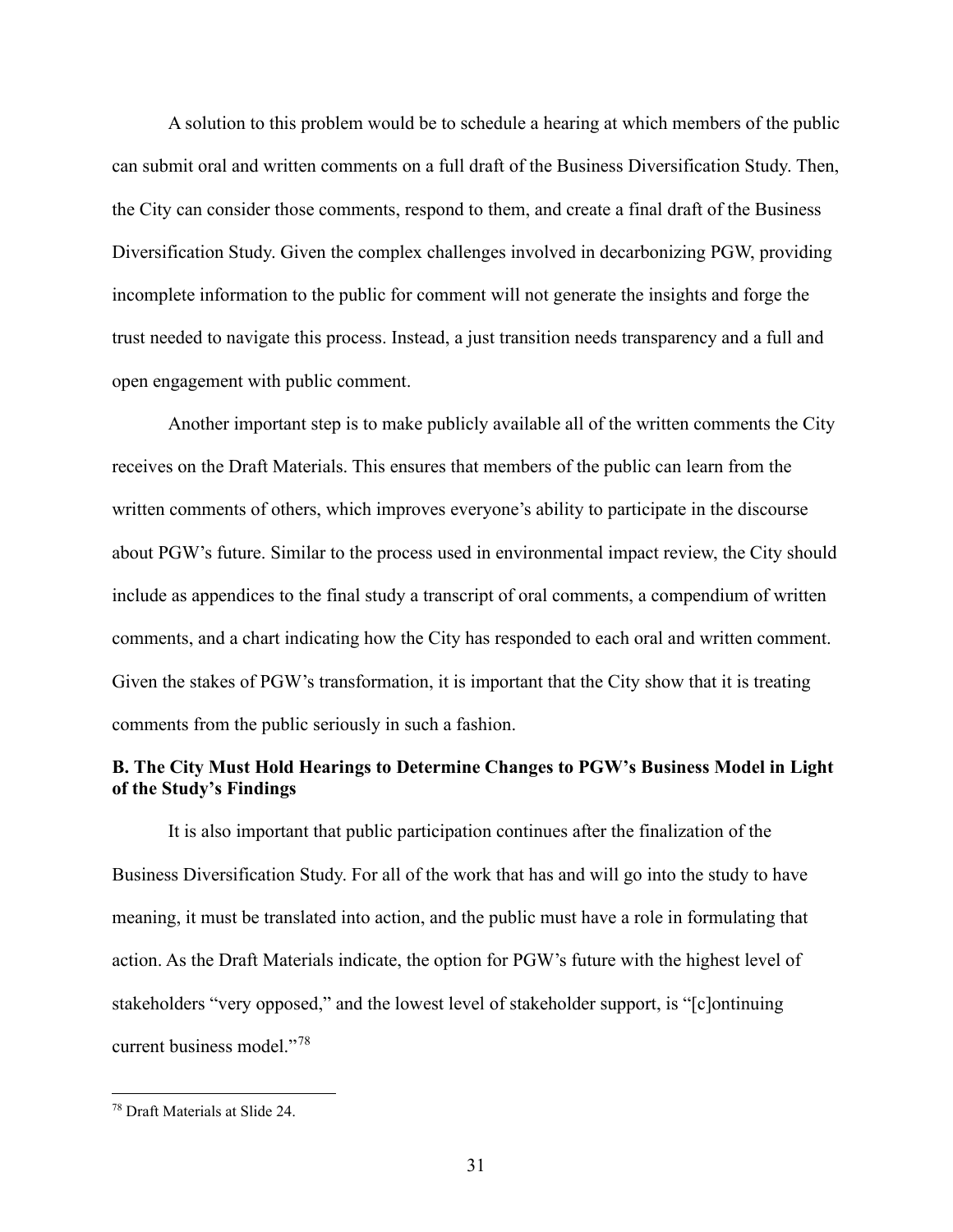As such, after the Business Diversification Study is concluded, the City should promptly convene hearings on how PGW's business model will be adjusted in 2022 in light of the findings of the Business Diversification Study. These hearings need to address several key topics. As a starting point, they should address changes to PGW's business plan to include implementation of a business diversification pilot. But just as importantly, PGW's business plan must be changed to begin the process of aligning with the City's policy of full decarbonization by 2050 at the latest. That date may seem far off, but PGW is currently in the process of building out hundreds of millions of dollars in gas infrastructure investments with a useful life of far past 2050. To reduce stranded asset risks and ensure ratepayer dollars are prudently invested, PGW must begin thinking about how to realign and redesign its business now.

This process is time-sensitive. PGW will next be able to file for a rate increase on January 1, 2022.<sup>[79](#page-35-0)</sup> PGW should not be allowed to raise rates on residents again without having a plan in place to ensure that ratepayer dollars will be invested prudently and consistent with City policy, and not poured into more gas infrastructure likely to become stranded assets in a decarbonized future. Moreover, there are steps that can and should be taken immediately, such as banning gas connections in new construction and eliminating incentives for new gas appliances, that reduce stranded asset risks and prevent the costs of decarbonization from growing.

As such, the City must take swift action to initiate a participatory public process for transforming PGW's business plan to be consistent with a decarbonized future. This process should start with hearings on changes to PGW's business plan to be implemented in 2022, but the process must be ongoing.

<span id="page-35-0"></span><sup>79</sup> Pennsylvania Public Utility Commission, Order and Op. at 22 (Nov. 19, 2020), [https://www.puc.pa.gov/pcdocs/1684745.docx.](https://www.puc.pa.gov/pcdocs/1684745.docx)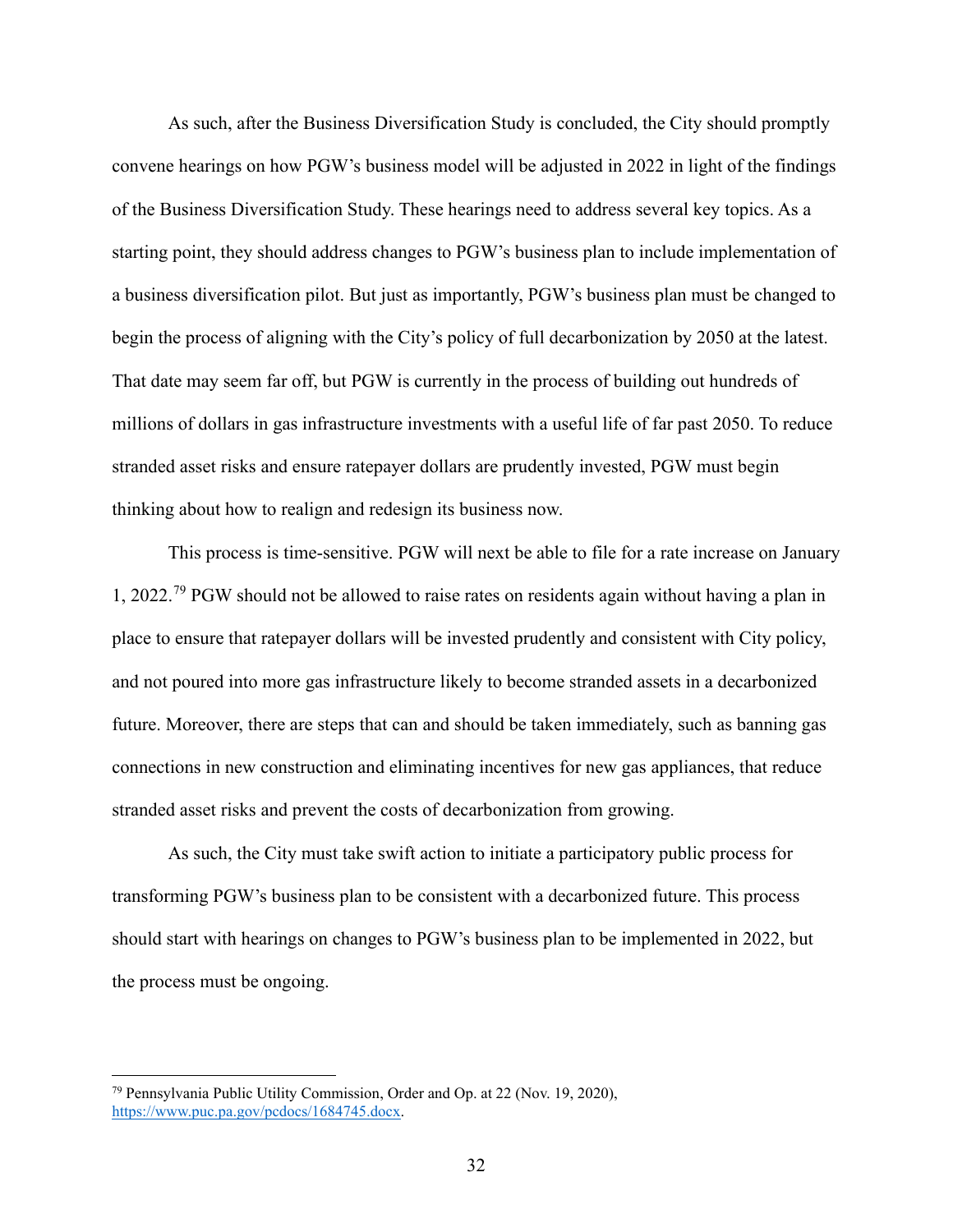## <span id="page-36-0"></span>**VI. The City Should Order PGW to Stop Working Behind the Scenes to Preempt the City from Implementing the Business Diversification Study**

Finally, it is also essential to a just transition that PGW engage with the City and the public with transparency and a spirit of partnership. However, it appears that PGW has, instead, worked behind the scenes to preempt the City's ability to implement the Business Diversification Study.<sup>[80](#page-36-1)</sup> It is concerning to note reports that PGW has attempted to persuade parties to testify in favor of a Senate bill by Senator Gene Yaw that seeks to preempt municipalities from adopting policies to transition off of natural gas, known as Senate Bill 275.<sup>[81](#page-36-2)</sup> PGW has also refused to release, pursuant to a Pennsylvania Right to Know Request, records regarding discussions it had involving "strategy used to develop or achieve the successful adoption of Senate Bill 275."[82](#page-36-3)

PGW is also an active member and major contributor to the Energy Association of Pennsylvania ("EAP"), which has strongly supported passing Senator Yaw's municipal preemption bill. Terrance J. Fitzpatrick, President of the EAP, testified in favor of the Yaw municipal preemption bill, and listed in his testimony PGW as among the EAP members supporting passage of the bill. $83$ 

PGW is, moreover, an active member and major contributor to the American Gas Association ("AGA"),  $84$  which has invested heavily in attempting to pass similar municipal

<span id="page-36-1"></span><sup>80</sup> Susan Phillips, *As Philadelphia works to tackle climate change, a question emerges: Is PGW on board?*, WHYY (May 28, 2021) [https://whyy.org/articles/as-philadelphia-works-to-tackle-climate-change-a-question-emerges-is](https://whyy.org/articles/as-philadelphia-works-to-tackle-climate-change-a-question-emerges-is-pgw-on-board/)[pgw-on-board/;](https://whyy.org/articles/as-philadelphia-works-to-tackle-climate-change-a-question-emerges-is-pgw-on-board/) Andrew Maykuth, *Can Philadelphia's gas utility survive in a climate where fossil fuels are shunned?*, Philadelphia Inquirer (May 11, 2021) ("Inquirer Article") [https://www.inquirer.com/business/](https://www.inquirer.com/business/%20philadelphia-%20gas-works-climate-study-decarbonization-20210511.html) philadelphia- [gas-works-climate-study-decarbonization-20210511.html;](https://www.inquirer.com/business/%20philadelphia-%20gas-works-climate-study-decarbonization-20210511.html) Jeremy Deaton, *Philly Wants to Wean Off Gas. The City-Owned Gas Utility Is Refusing to Go Along*, Nexus Media News (Mar. 22, 2021) ("Nexus News Article"), [https://nexusmedianews.com/philadelphia-gas-utility-climate-change/.](https://nexusmedianews.com/philadelphia-gas-utility-climate-change/)

<span id="page-36-2"></span><sup>&</sup>lt;sup>81</sup> Inquirer Article.

<span id="page-36-3"></span><sup>82</sup> PGW, *Exhibits to Brief of PGW in Opposition to Appeal of Charles Spatz*, at 2 (Apr. 29, 2021), [https://www.documentcloud.org/documents/20791392-pgw-exhibits-to-brief-of-pgw-in-opposition-to-appeal-of](https://www.documentcloud.org/documents/20791392-pgw-exhibits-to-brief-of-pgw-in-opposition-to-appeal-of-charles-spatz#document/p2/a2037128)[charles-spatz#document/p2/a2037128.](https://www.documentcloud.org/documents/20791392-pgw-exhibits-to-brief-of-pgw-in-opposition-to-appeal-of-charles-spatz#document/p2/a2037128)

<span id="page-36-4"></span><sup>83</sup> Terrance J. Fitzpatrick, *Comments – Joint Public Hearing to Discuss Senate Bill 275(Energy Choice)*, EAP (May 11, 2021), [https://perma.cc/5WB9-CMFM.](https://perma.cc/5WB9-CMFM)

<span id="page-36-5"></span><sup>84</sup> American Gas Association, Invoice for Philadelphia Gas Works (Sept. 28, 2018), [https://www.documentcloud.org/documents/20787119-pgw-dues.](https://www.documentcloud.org/documents/20787119-pgw-dues)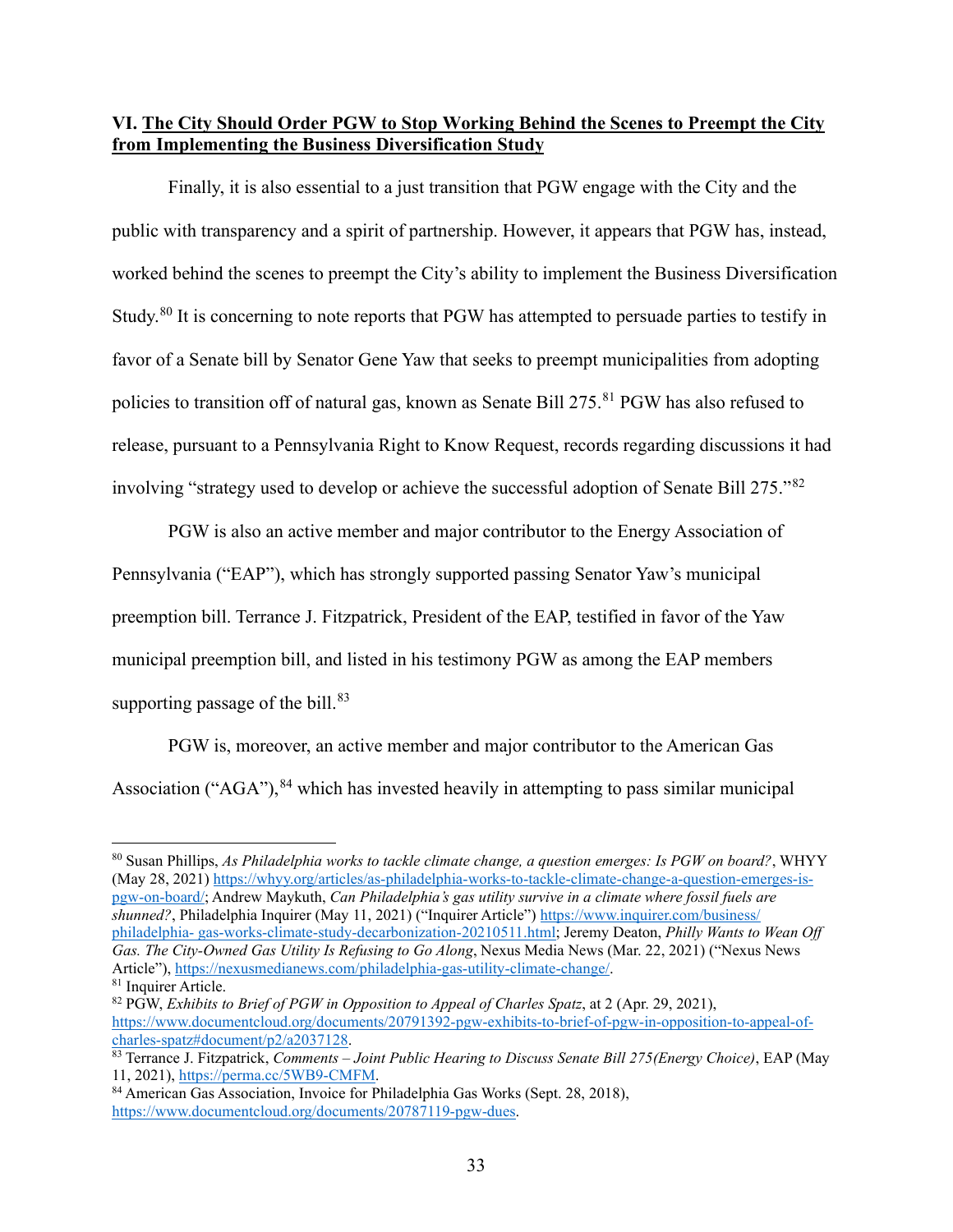preemption bills around the country and which actively develops playbooks of strategies to fight municipalities that try to transition off of natural gas.<sup>[85](#page-37-0)</sup> As the Washington Post recently reported, while many cities and towns are considering requiring new buildings to be electrified, "the American Gas Association...and its members are campaigning in statehouses across the country to prohibit the new local ordinances."[86](#page-37-1)

In contrast, City Council passed a resolution calling upon the General Assembly to reject the Yaw municipal preemption bill, which City Council found "would restrict municipalities from addressing climate change through legislating energy and heating infrastructure requirements."[87](#page-37-2) City Council further found that taking away such tools from municipalities would interfere with their ability to "protect the most vulnerable ratepayers" and to "proactively explore ways to clean, green, and investing in our infrastructure, including for heating and cooking[.] $"38"$ 

As explained by Charlie Spatz, a researcher at the Climate Investigations Center, "When you pay your gas bill in Philadelphia, Philadelphia Gas Works is taking that money and spending it on dues for groups like the American Public Gas Association and the American Gas Association, which are then doing things to fight against electrification. The gas utility is pretty at odds with the actual policies of the Mayor's Office and the City Council."[89](#page-37-4)

<span id="page-37-2"></span> $87$  City of Philadelphia, Resolution No. 210374 at 1 (Apr. 29, 2021), [https://phila.legistar.com/LegislationDetail.aspx?ID=4920953&GUID=3E36B49B-3D34-4221-B99F-](https://phila.legistar.com/LegislationDetail.aspx?ID=4920953&GUID=3E36B49B-3D34-4221-B99F-90B79B4FAC45&Options=&Search=)[90B79B4FAC45&Options=&Search=.](https://phila.legistar.com/LegislationDetail.aspx?ID=4920953&GUID=3E36B49B-3D34-4221-B99F-90B79B4FAC45&Options=&Search=)

<span id="page-37-0"></span><sup>85</sup> Washington Post Article; Jeff Brady & Dan Charles, *As Cities Grapple with Climate Change, Gas Utilities Fight To Stay In Business*, NPR (Feb. 22, 2021), [https://www.npr.org/2021/02/22/967439914/as-cities-grapple-with](https://www.npr.org/2021/02/22/967439914/as-cities-grapple-with-climate-change-gas-utilities-fight-to-stay-in-business)[climate-change-gas-utilities-fight-to-stay-in-business;](https://www.npr.org/2021/02/22/967439914/as-cities-grapple-with-climate-change-gas-utilities-fight-to-stay-in-business) [https://www.nrdc.org/experts/alejandra-mejia/gas-interests](https://www.nrdc.org/experts/alejandra-mejia/gas-interests-threaten-local-authority-6-states)[threaten-local-authority-6-states.](https://www.nrdc.org/experts/alejandra-mejia/gas-interests-threaten-local-authority-6-states)

<span id="page-37-1"></span><sup>86</sup> Washington Post Article.

<span id="page-37-3"></span> $\overline{\frac{88}{d}}$ *Id.* 

<span id="page-37-4"></span><sup>89</sup> Nexus News Article.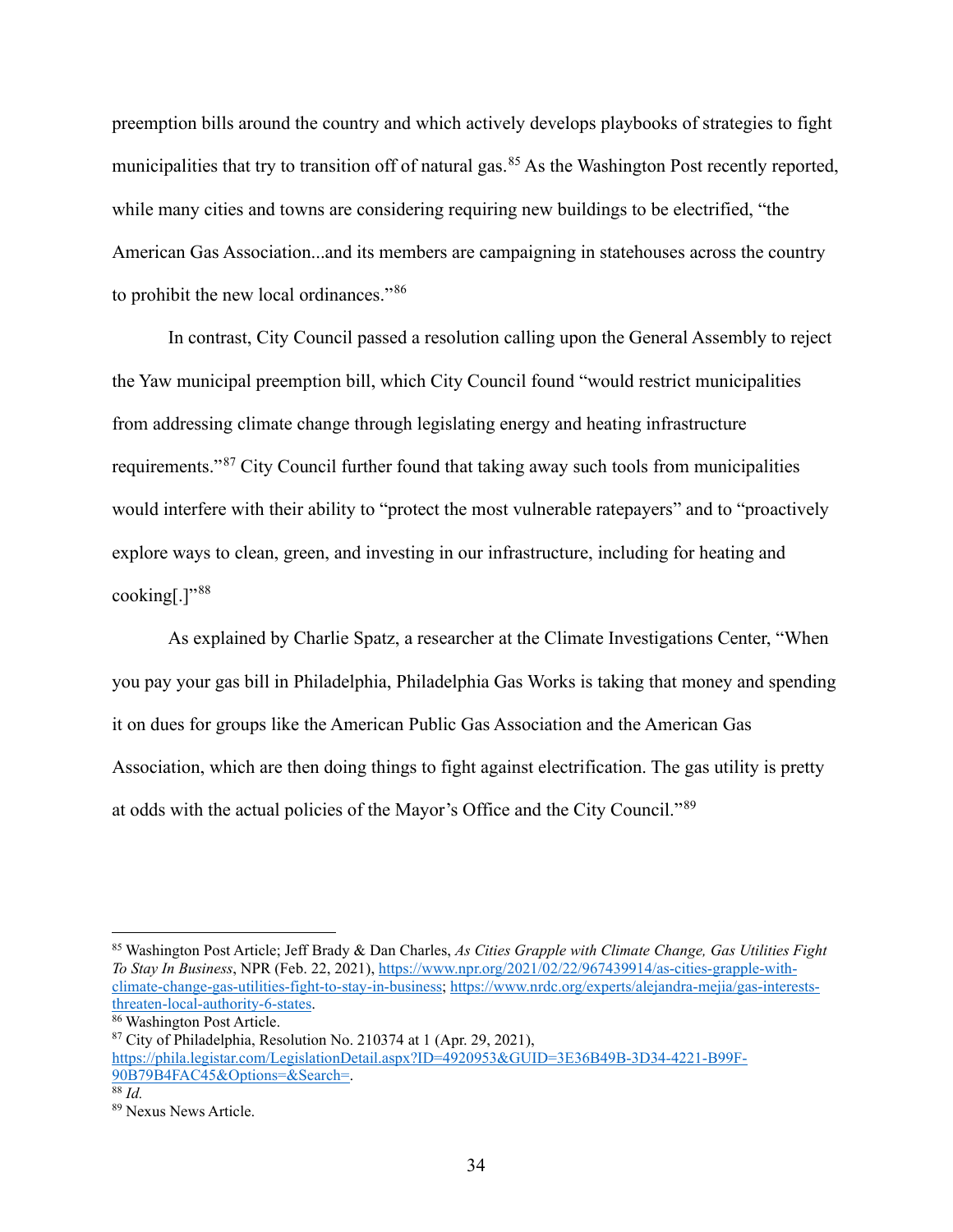It is not appropriate for PGW, as a publicly owned utility, to use the public's resources to launch a "preemptive strike" against the Business Diversification Study through supporting Senator Yaw's municipal preemption bill or through funding the municipal preemption and antielectrification advocacy of the AGA. It would not be reasonable for any municipally-owned utility to work to hamstring and limit the municipality that owns it, and the City must not tolerate this behavior.

To begin to repair these harms, PGW must be ordered to immediately terminate any form of funding, lobbying, or advocacy for municipal preemption or against any policy tool the City may need to implement the Business Diversification Study, including electrification. Next, PGW must be ordered to produce a full and public report on any such funding, lobbying or advocacy activities. As Justice Louis Brandeis famously observed, sunlight is the best disinfectant.<sup>[90](#page-38-1)</sup> Having cleared the air in such a fashion, PGW must then re-engage with the City and with the public in a true spirit of partnership and collaborate on the shared project of decarbonization consistent with the City's policy.

#### <span id="page-38-0"></span>**VII. Conclusion**

As Resolution No. 190728 notes, "[t]he City of Philadelphia must continue to take the lead in advancing proactive climate change solutions."[91](#page-38-2) The City of Philadelphia has the opportunity to be a national leader in modeling best practices for decarbonizing a municipallyowned gas utility. It should take the opportunity to do it right. POWER respectfully requests that

<span id="page-38-1"></span><sup>90</sup> Louis Brandeis, *Other People's Money*, Ch. 5 (Dec. 1913), [http://louisville.edu/law/library/special-collections/the](http://louisville.edu/law/library/special-collections/the-louis-d.-brandeis-collection/other-peoples-money-chapter-v)[louis-d.-brandeis-collection/other-peoples-money-chapter-v.](http://louisville.edu/law/library/special-collections/the-louis-d.-brandeis-collection/other-peoples-money-chapter-v)

<span id="page-38-2"></span> $\frac{91}{2}$  City of Philadelphia, Resolution No. 190728 at 1 (Sept. 26, 2019), [https://phila.legistar.com/LegislationDetail.aspx?From=RSS&ID=4142523&GUID=BA06CC3B-7B43-4743-A07E-](https://phila.legistar.com/LegislationDetail.aspx?From=RSS&ID=4142523&GUID=BA06CC3B-7B43-4743-A07E-515A145C4A2A)[515A145C4A2A.](https://phila.legistar.com/LegislationDetail.aspx?From=RSS&ID=4142523&GUID=BA06CC3B-7B43-4743-A07E-515A145C4A2A)